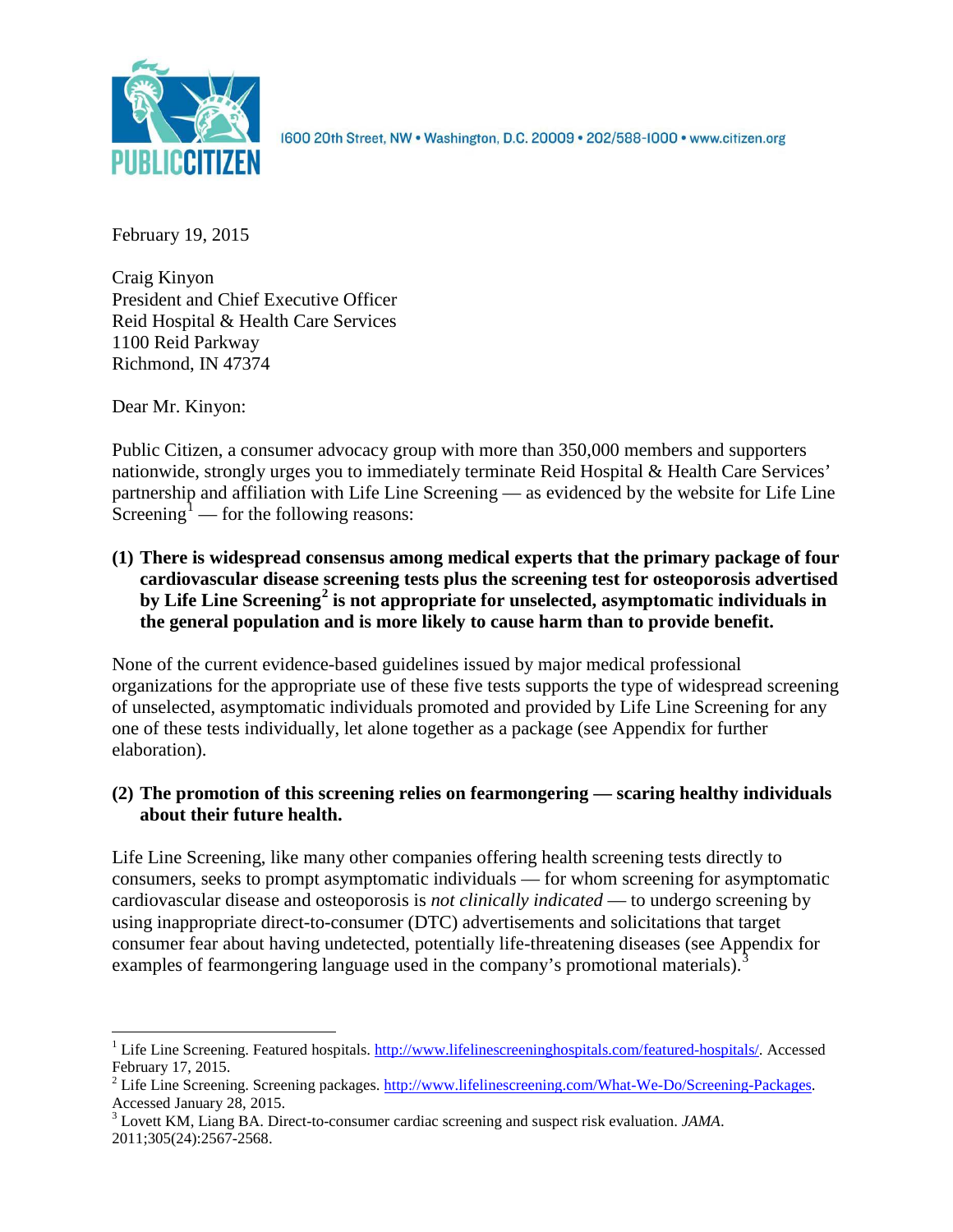### **(3) For many people, false-positive test results from this screening can lead to unfounded anxiety and additional unnecessary, risky, and costly diagnostic procedures and treatment interventions.**[4](#page-1-0),[5](#page-1-1)

Because this screening is performed broadly on *unselected, predominantly asymptomatic populations* (i.e., those not at significant risk), many people will have false**-**positive test results. False-positive results can cause unfounded anxiety and lead to additional diagnostic procedures and treatments, exposing screened individuals to additional risk of physical harm without providing offsetting benefits.

In addition to physical and psychological harms, false-positive results from medically inappropriate screening tests also cause financial harms to the people screened and to others. Unnecessary costs are borne *directly* by the screened patients/consumers for the initial screening and for some of the unnecessary follow-up testing and treatment interventions. Additionally, *indirect* cost to the broader insured population results from insurance companies passing on the costs of superfluous follow-up testing and treatment via increased premiums.

#### **(4) Screening unselected, asymptomatic people will lead to** *overdiagnosis***, which occurs when individuals are diagnosed with conditions that will never cause symptoms or death.**

Some individuals undergoing inappropriate screening will have certain true-positive abnormal results, leading to the diagnosis of conditions that will never cause symptoms or death, a problem known as overdiagnosis.<sup>[6](#page-1-2)</sup> As with false-positive test results, overdiagnosis leads to unnecessary anxiety and unnecessary medical interventions. For example, imaging tests, such as the ultrasound cardiovascular disease screening tests offered by Life Line Screening, can detect abnormalities that for many people are minor and not destined to ever progress enough to cause symptoms or death; these people cannot benefit from treatment. In fact, they can only be harmed. When healthy people are systematically encouraged to get screened, overdiagnosis and the problems caused by it are made worse.<sup>[7](#page-1-3)</sup>

# **(5) The promotion and provision of this screening is** *unethical***.**

First, it is exploitative for Life Line Screening to profit from the promotion of medically nonbeneficial testing through the use of misleading advertisements and solicitations that play on people's fear. Second, this screening violates the ethical principles of beneficence (the duty to promote good and act in the best interest of the patient and the health of society) and nonmaleficence (the duty to do no harm to patients).<sup>[8](#page-1-4),[9](#page-1-5)</sup> Finally, direct-to-consumer promotional

<span id="page-1-4"></span>2012;157(10):747-748.

<span id="page-1-5"></span><span id="page-1-0"></span><sup>4</sup> Lovett KM, Liang BA. Direct-to-consumer cardiac screening and suspect risk evaluation. *JAMA*.

<span id="page-1-1"></span><sup>2011;305(24):2567-2568.</sup> <sup>5</sup> Perry S. Buyer beware on 'direct-to-consumer' health screenings. March 21, 2012. *MinnPost.*  [http://www.minnpost.com/second-opinion/2012/03/buyer-beware-direct-consumer-health-screenings.](http://www.minnpost.com/second-opinion/2012/03/buyer-beware-direct-consumer-health-screenings) Accessed January 14, 2015.

<span id="page-1-2"></span><sup>6</sup> Welch HG, Schwartz LM, Woloshin S. *Overdiagnosed: Making People Sick in the Pursuit of Health*. 1st ed. Boston, MA: Beacon Press; 2011: at *xiv*.<br><sup>7</sup> *Ibid*. Page 44.<br><sup>8</sup> Wallace EA, Schumann JH, Weinberger SE. Ethics of commercial screening tests. *Ann Intern Med*.

<span id="page-1-3"></span>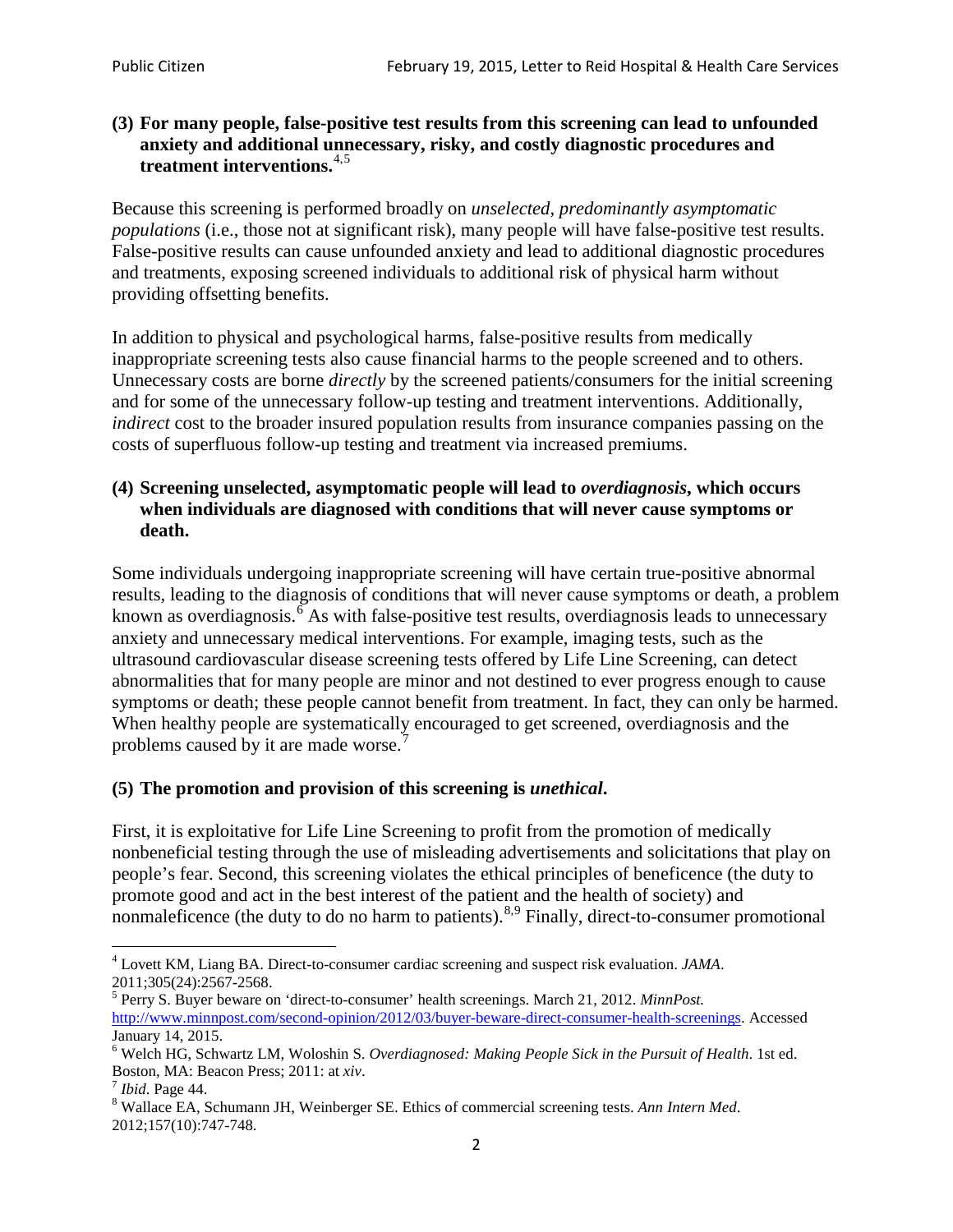materials for screening tests that fail to disclose published guidelines on recommended indications for these tests, as well as the risks of harm, violate the ethical principle of respect for persons and patient autonomy (the duty to protect and foster a patient's free, uncoerced choices). $10,11$  $10,11$ 

For these reasons, your institution's partnership with Life Line Screening does a great disservice to the community that you serve and adversely impacts public health more broadly. It is therefore imperative that your institution sever its relationship with Life Line Screening and refrain from endorsing the company's heavily promoted, nonselective, community**-**wide cardiovascular disease and osteoporosis screening programs.

Of note, many institutions like yours responded positively to similar requests from Public Citizen. In particular, on June 19, 2014, we wrote letters to 20 hospitals and medical institutions that had partnered with HealthFair, another company that inappropriately promotes similar direct-to-consumer cardiovascular disease screening tests, urging them to immediately sever their relationship with the company. [12](#page-2-2) Fifteen of the 20 institutions have informed either us or representatives of the news media that they have terminated or will be terminating their relationships with HealthFair. Public Citizen applauded these actions.

On August 11, 2014, the *Journal of the American Medical Association* published a Viewpoint article critical of hospital relationships with DTC disease screening companies.<sup>13</sup> The article co-authored by Erik Wallace, M.D., Associate Dean for the Colorado Springs Branch of the University of Colorado School of Medicine; John Schumann, M.D., Interim President, University of Oklahoma-Tulsa; and Steven Weinberger, M.D., Executive Vice President and Chief Executive Officer of the American College of Physicians, the pre**-**eminent national organization of internists — concluded as follows:

If the primary goal of hospitals and DTC screening companies is to improve the health of the populations they serve, then both entities should provide clear and convincing evidence of net benefit with the tests and treatments they offer. Given the controversy over the values and ethics of DTC screening companies and the services they offer, hospitals should clearly and publicly explain their relationships with DTC screening companies, given the lack of evidence to support mass vascular screenings. Hospitals also should justify such relationships transparently or, as Public Citizen suggests, sever such relationships.

Finally, we would also like to call to your attention the fact that on January 22, 2015, Public Citizen requested that the Federal Trade Commission investigate the advertising and promotional

<sup>&</sup>lt;sup>9</sup> Snyder L, American College of Physicians Ethics, Professionalism, and Human Rights Committee. American College of Physicians ethics manual. Sixth edition. Ann Intern Med. 2012;156(1):73-104.

<span id="page-2-0"></span><sup>&</sup>lt;sup>10</sup> Wallace EA, Schumann JH, Weinberger SE. Ethics of commercial screening tests. *Ann Intern Med*. 2012;157(10):747-748.

<span id="page-2-1"></span> $11$  Snyder L, American College of Physicians Ethics, Professionalism, and Human Rights Committee. American College of Physicians ethics manual: Sixth edition. *Ann Intern Med*. 2012;156(1):73-104.<br><sup>12</sup> Public Citizen. Letters to twenty hospitals and medical institutions asking them to end their partnerships with

<span id="page-2-2"></span>HealthFair. [http://www.citizen.org/hrg2206.](http://www.citizen.org/hrg2206) Accessed October 2, 2014.

<span id="page-2-3"></span><sup>13</sup> Wallace EA, Schumann JH, Weinberger SE. Hospital relationships with direct-to-consumer screening companies. *JAMA*. 2014;312(9):891-892. Published online August 11, 2014. doi:10.1001/jama.2014.9500.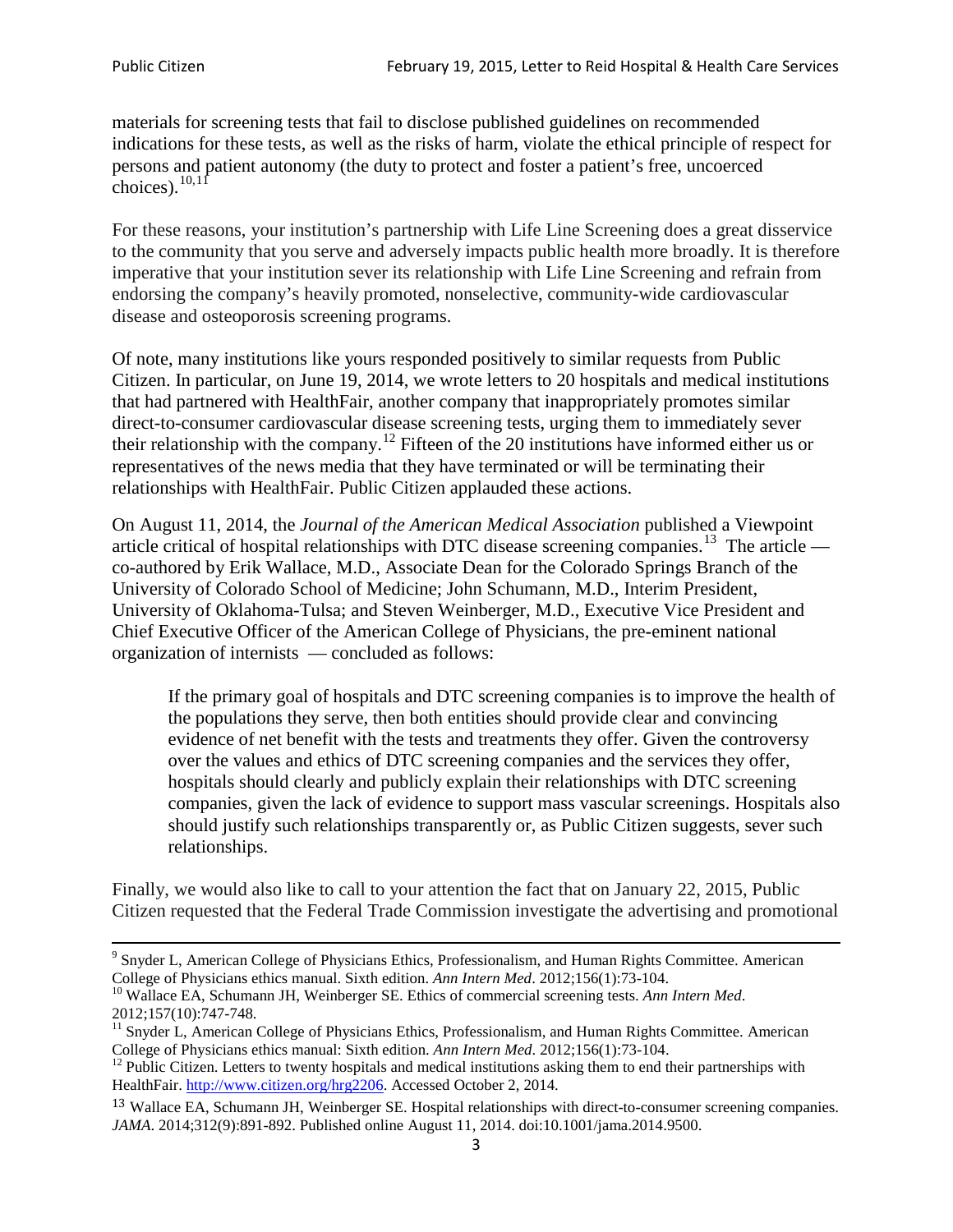activities of Life Line Screening. There is evidence that the company's advertising and promotional materials contain numerous statements that may be deceptive within the meaning of the Federal Trade Commission Act. These materials make unsubstantiated medical-benefit efficacy claims about Life Line Screening's primary cardiovascular disease and osteoporosis screening package, and they omit information material to consumers regarding the risks of adverse health-related outcomes and financial harms that may result from the screening.

Thank you for your prompt attention to this important patient safety and public health issue. Please contact us when you end your relationship with Life Line Screening.

Sincerely,

Vikram Krishnasamy, M.D., M.P.H. Researcher Public Citizen's Health Research Group

Michael Carome, M.D. **Director** Public Citizen's Health Research Group

Sidney M. Wolfe, M.D. Founder and Senior Adviser Public Citizen's Health Research Group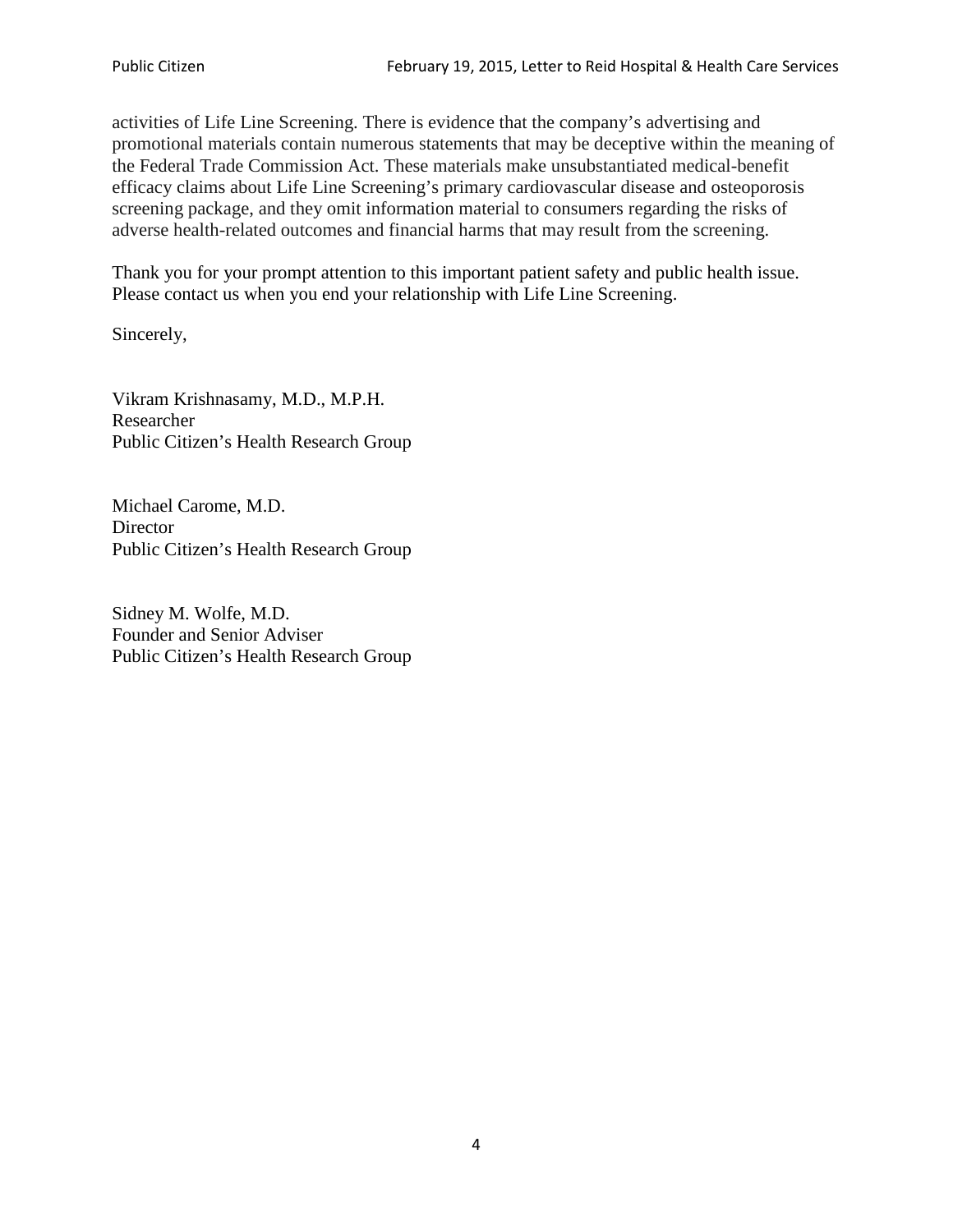# **Appendix**

# **Assessment of Cardiovascular Disease and Osteoporosis Screening Tests Offered by Life Line Screening**

Life Line Screening heavily promotes directly to consumers a package of four cardiovascular disease screening tests plus an osteoporosis risk assessment test.<sup>[14](#page-4-0),[15](#page-4-1)</sup> The four cardiovascular disease screening tests in the package are an electrocardiogram to screen for atrial fibrillation, a carotid artery ultrasound, an abdominal aortic aneurysm ultrasound, and a peripheral arterial disease test. The osteoporosis risk assessment test is an ultrasound of the heel bone to measure bone mass density.

Promotional materials describing these screening tests on the Life Line Screening website and in direct-to-consumer print solicitations mailed directly to people's homes misleadingly note the following:

Since our inception in 1993, we have screened nearly eight million people, and currently screen nearly one million people each year at over 16,000 screening events nationwide. Through this experience, we often identify serious health issues and **have helped save thousands of lives**. [16](#page-4-2) [Emphasis added]

"These screenings have **proven to be safe and accurate** in detecting your risks of stroke and vascular disease – so you and your doctor can do something about it before it's too late."<sup>[17](#page-4-3)</sup> [Emphasis added]

The Life Line Screening promotional materials recommend that adults over age 50 undergo these five screening tests annually:<sup>[18](#page-4-4),[19,](#page-4-5)[20,](#page-4-6)[21](#page-4-7),[22](#page-4-8)</sup>

Q. Who needs to be screened?

A. The answer is anyone over 50 who wants to be proactive about his or her health. …

<span id="page-4-0"></span><sup>&</sup>lt;sup>14</sup> Life Line Screening. Screening packages. [http://www.lifelinescreening.com/What-We-Do/Screening-Packages.](http://www.lifelinescreening.com/What-We-Do/Screening-Packages) AccessedJanuary 9, 2015.

<span id="page-4-1"></span><sup>&</sup>lt;sup>15</sup> Undated letter from Kevin DeWeese, Director of Clinical Operations, Life Line Screening, to a consumer.

Received November 2014.<br><sup>16</sup> Life Line Screening. Who we are. http://www.lifelinescreening.com/Who-We-Are. Accessed January 9, 2015.

<span id="page-4-3"></span><span id="page-4-2"></span><sup>&</sup>lt;sup>17</sup> Undated letter from Kevin DeWeese, Director of Clinical Operations, Life Line Screening, to a consumer. Received November 2014.

<span id="page-4-4"></span><sup>&</sup>lt;sup>18</sup> Life Line Screening. Atrial fibrillation screening. [http://www.lifelinescreening.com/What-We-Do/What-We-](http://www.lifelinescreening.com/What-We-Do/What-We-Screen-For/Atrial-Fibrillation)[Screen-For/Atrial-Fibrillation.](http://www.lifelinescreening.com/What-We-Do/What-We-Screen-For/Atrial-Fibrillation) Accessed January 9, 2015.

<span id="page-4-5"></span><sup>&</sup>lt;sup>19</sup> Life Line Screening. Carotid artery disease screening. [http://www.lifelinescreening.com/What-We-Do/What-We-](http://www.lifelinescreening.com/What-We-Do/What-We-Screen-For/Carotid-Artery-Disease)

<span id="page-4-6"></span>[Screen-For/Carotid-Artery-Disease.](http://www.lifelinescreening.com/What-We-Do/What-We-Screen-For/Carotid-Artery-Disease) Accessed January 9, 2015.<br><sup>20</sup> Life Line Screening. Abdominal aortic aneurysm screening.. http://www.lifelinescreening.com/What-We-<br>Do/What-We-Screen-For/Abdominal-Aortic-Aneurysms. Acces

<span id="page-4-7"></span> $\frac{1}{21}$  Life Line Screening. Peripheral arterial disease screening. [http://www.lifelinescreening.com/What-We-Do/What-](http://www.lifelinescreening.com/What-We-Do/What-We-Screen-For/Peripheral-Arterial-Disease)

<span id="page-4-8"></span>[We-Screen-For/Peripheral-Arterial-Disease.](http://www.lifelinescreening.com/What-We-Do/What-We-Screen-For/Peripheral-Arterial-Disease) Accessed January 9, 2015.<br><sup>22</sup> Life Line Screening. Osteoporosis screening/bone density test. [http://www.lifelinescreening.com/What-We-](http://www.lifelinescreening.com/What-We-Do/What-We-Screen-For/Osteoporosis)[Do/What-We-Screen-For/Osteoporosis.](http://www.lifelinescreening.com/What-We-Do/What-We-Screen-For/Osteoporosis) Accessed January 9, 2015.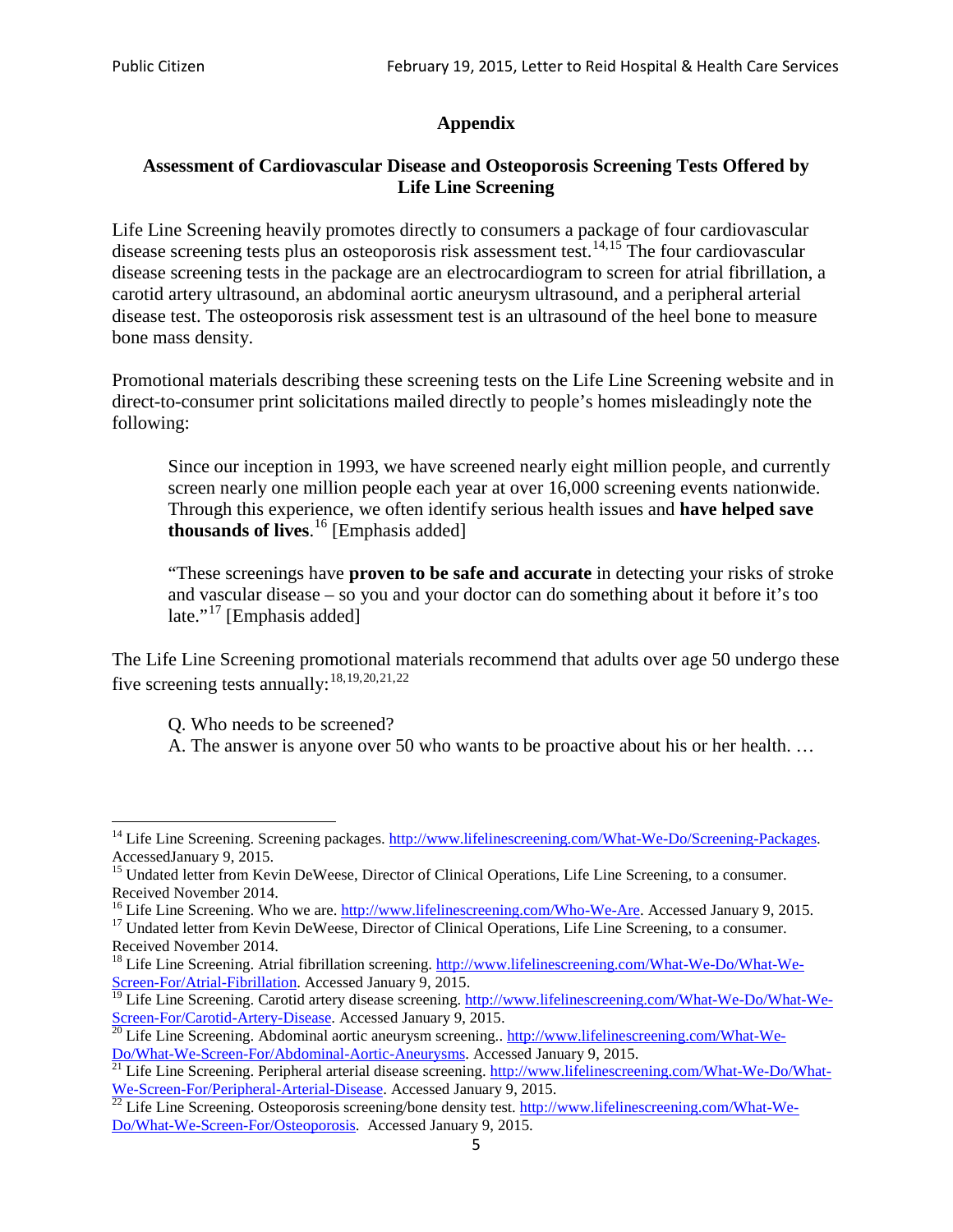However if you have a family history of stroke or heart disease, or if you have high risk factors such as being overweight, high cholesterol, smoking, or lack exercise you may wish to be screened, even if you are in your  $40^{\circ}$ s.<sup>[23](#page-5-0)</sup>

Life Line Screening's primary package is offered at a price of \$149, purportedly providing consumers a "savings of \$181."<sup>[24](#page-5-1)</sup>

Life Line Screening seeks to prompt asymptomatic individuals for whom screening for asymptomatic cardiovascular disease and osteoporosis is *not clinically indicated* to undergo screening by using inappropriate direct-to-consumer advertisements and solicitations that target consumer fear about having undetected, potentially life-threatening diseases.<sup>[25](#page-5-2)</sup> Examples of such statements found on Life Line Screening's website and print solicitation materials include the following:

- Website: "The absence of risk factors does **not** guarantee that a person will not die from a heart attack. In fact, 1 in 3 people who develop a myocardial infarction (MI) will not have any of the conventional risk factors, which include smoking, unhealthy diet, obesity, physical inactivity, high blood pressure, diabetes and raised lipids."[26](#page-5-3) [Emphasis in original]
- Website: "Similarly, **80% – 85% of strokes occur without warning in asymptomatic patients**, so they can only be significantly reduced by finding and treating the disease before it happens."<sup>[27](#page-5-4)</sup> [Emphasis added]
- Website: "Abdominal aortic aneurysms pose a threat because **they are usually silent until a medical emergency occurs**."[28](#page-5-5) [Emphasis added]
- Website: "**Aneurysms are a health risk because they can burst or rupture. A ruptured aneurysm can cause severe internal bleeding, which can lead to shock or even death.**"<sup>[29](#page-5-6)</sup> [Emphasis in original]
- Website: "Your carotid arteries are the two large blood vessels in your neck that supply blood to your brain. When these arteries become clogged with cholesterol, they become

<span id="page-5-0"></span><sup>&</sup>lt;sup>23</sup> Life Line Screening. Questions  $\&$  answers about Life Line Screening. Enclosure to undated letter from Kevin DeWeese, Director of Clinical Operations, Life Line Screening, to a consumer. Received November 2014.

<span id="page-5-1"></span><sup>&</sup>lt;sup>24</sup> Undated letter from Kevin DeWeese, Director of Clinical Operations, Life Line Screening, to a consumer. Received November 2014.

<span id="page-5-2"></span><sup>25</sup> Lovett KM, Liang BA. Direct-to-consumer cardiac screening and suspect risk evaluation. *JAMA*.  $2011;305(24):2567-2568$ .<br><sup>26</sup> Life Line Screening. The benefits of ultrasound screening in key cardiovascular disease areas.

<span id="page-5-3"></span>[http://www.lifelinescreeningresearch.com/the-benefits-of-ultrasound-screening/.](http://www.lifelinescreeningresearch.com/the-benefits-of-ultrasound-screening/) Accessed January 9, 2015.<br><sup>28</sup> Life Line Screening. Abdominal aortic aneurysm screening. http://www.lifelinescreening.com/What-We-<sup>28</sup>

<span id="page-5-5"></span><span id="page-5-4"></span>[Do/What-We-Screen-For/Abdominal-Aortic-Aneurysms.](http://www.lifelinescreening.com/What-We-Do/What-We-Screen-For/Abdominal-Aortic-Aneurysms) Accessed January 9, 2015. <sup>29</sup> Life Line Screening. Abdominal aortic aneurysm (AAA).

<span id="page-5-6"></span>[http://www.lifelinescreening.com/~/media/Files/US/pdfs/FactSheetAAAupdated.ashx.](http://www.lifelinescreening.com/~/media/Files/US/pdfs/FactSheetAAAupdated.ashx) Accessed January 9, 2015.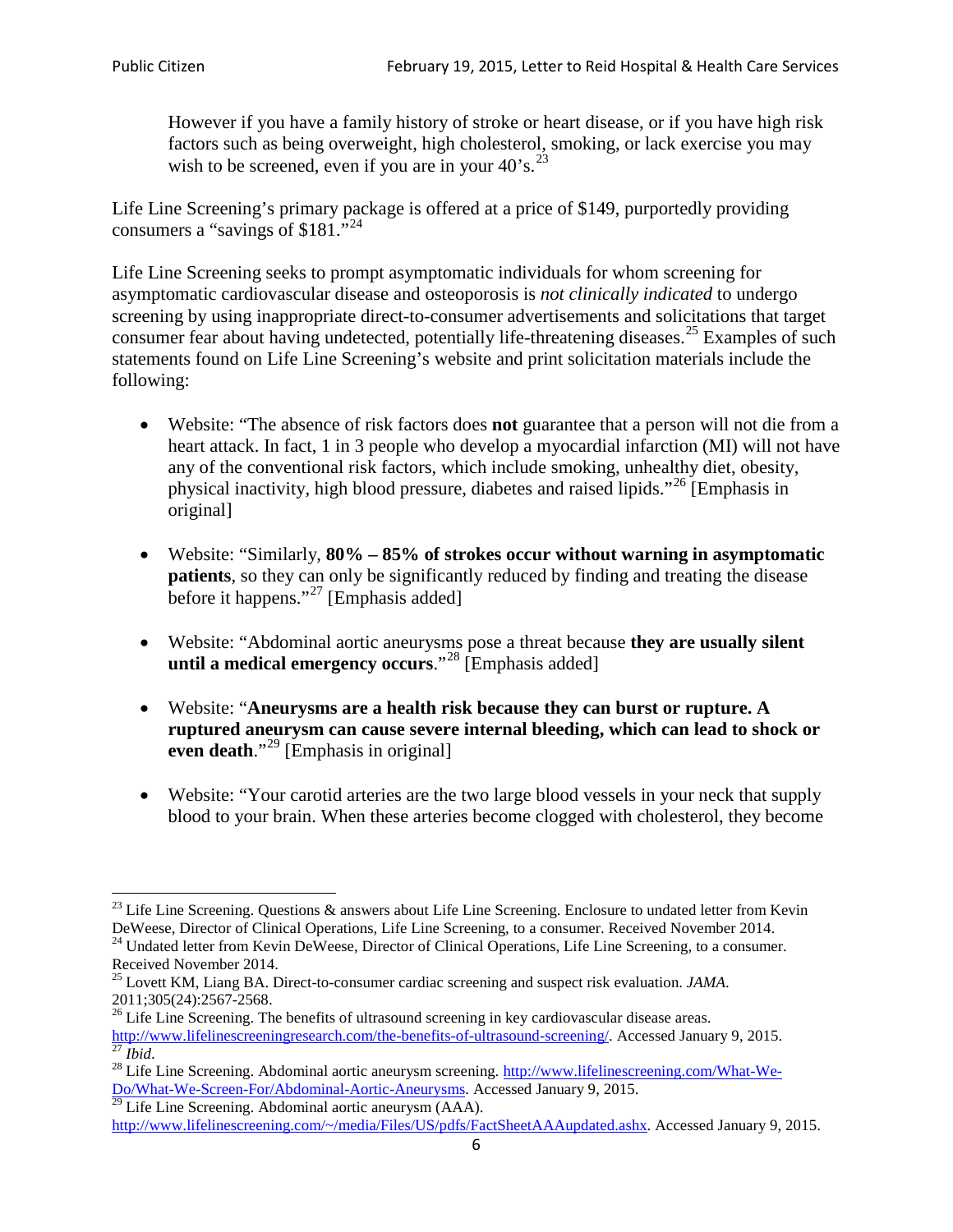**dangerously narrow**. **If a blood clot occurs in the carotid arteries, then blood cannot reach your brain and a stroke can result**. "<sup>[30](#page-6-0)</sup> [Emphasis added]

- Website: "A ruptured aortic aneurysm can cause massive internal bleeding and requires prompt emergency treatment to prevent death. **It is estimated that 80% of people with a ruptured aneurysm will die, and that many of these will die before being able to reach a hospital.**"<sup>[31](#page-6-1)</sup> [Emphasis added]
- Website: "As we age, bones begin to break down faster than new bone can be formed. Osteoporosis removes minerals from bones until they become so weak and brittle that they fracture very easily. Actions such as bending to pick up a newspaper, lifting a vacuum, or even coughing can cause a fracture. **Some fractures, such as hip fractures, may require hospitalization or major surgery, and may result in disability or even**  death."<sup>[32](#page-6-2)</sup> [Emphasis added]
- Direct-to-consumer letter: "These screenings have proven to be safe and accurate in detecting **your risks of stroke and vascular disease** – so you and your doctor **can do something about it before it's too late.**"<sup>[33](#page-6-3)</sup> [Emphasis added]
- Direct-to-consumer letter: "The lifetime risk of stroke for middle-aged men and women is 1 in 5 for women and 1 in 6 for men, and **it takes a terrible toll on families**."[34](#page-6-4) [Emphasis added]
- Direct-to-consumer letter: "Life Line Screening has conducted nearly 8 million screenings, and customers sometimes tell us they feel the **screenings saved their lives**."[35](#page-6-5) [Emphasis added]
- Direct-to-consumer letter:  $36$  "What's inside your arteries?" [Emphasis in original]

As discussed below, a review of current evidence-based guidelines and relevant scientific literature fails to provide support for use of these five tests — individually or together as a package — for widespread screening of asymptomatic individuals in the general adult population over age 50 on a one-time basis, let alone annually. For many individuals, the risks of harm outweigh the benefits of the testing. Moreover, since the tests are not clinically indicated for most people being screened, and since many people will undergo additional unnecessary testing, these screenings are resulting in financial harm to many individuals.

<span id="page-6-0"></span><sup>&</sup>lt;sup>30</sup> Life Line Screening. Carotid artery disease screening. [http://www.lifelinescreening.com/What-We-Do/What-We-](http://www.lifelinescreening.com/What-We-Do/What-We-Screen-For/Carotid-Artery-Disease)[Screen-For/Carotid-Artery-Disease.](http://www.lifelinescreening.com/What-We-Do/What-We-Screen-For/Carotid-Artery-Disease) Accessed January 9, 2015.<br><sup>31</sup> *Ibid.* 32 Life Line Screening. Osteoporosis screening/bone density test. [http://www.lifelinescreening.com/What-We-](http://www.lifelinescreening.com/What-We-Do/What-We-Screen-For/Osteoporosis)

<span id="page-6-2"></span><span id="page-6-1"></span>[Do/What-We-Screen-For/Osteoporosis.](http://www.lifelinescreening.com/What-We-Do/What-We-Screen-For/Osteoporosis) Accessed January 9, 2015. <sup>33</sup> Undated letter from Kevin DeWeese, Director of Clinical Operations, Life Line Screening, to a consumer.

<span id="page-6-3"></span>Received November 2014.<br><sup>34</sup> Ibid.

<span id="page-6-4"></span>

<span id="page-6-5"></span><sup>34</sup> *Ibid*. 35 *Ibid*. 36 *Ibid*.

<span id="page-6-6"></span>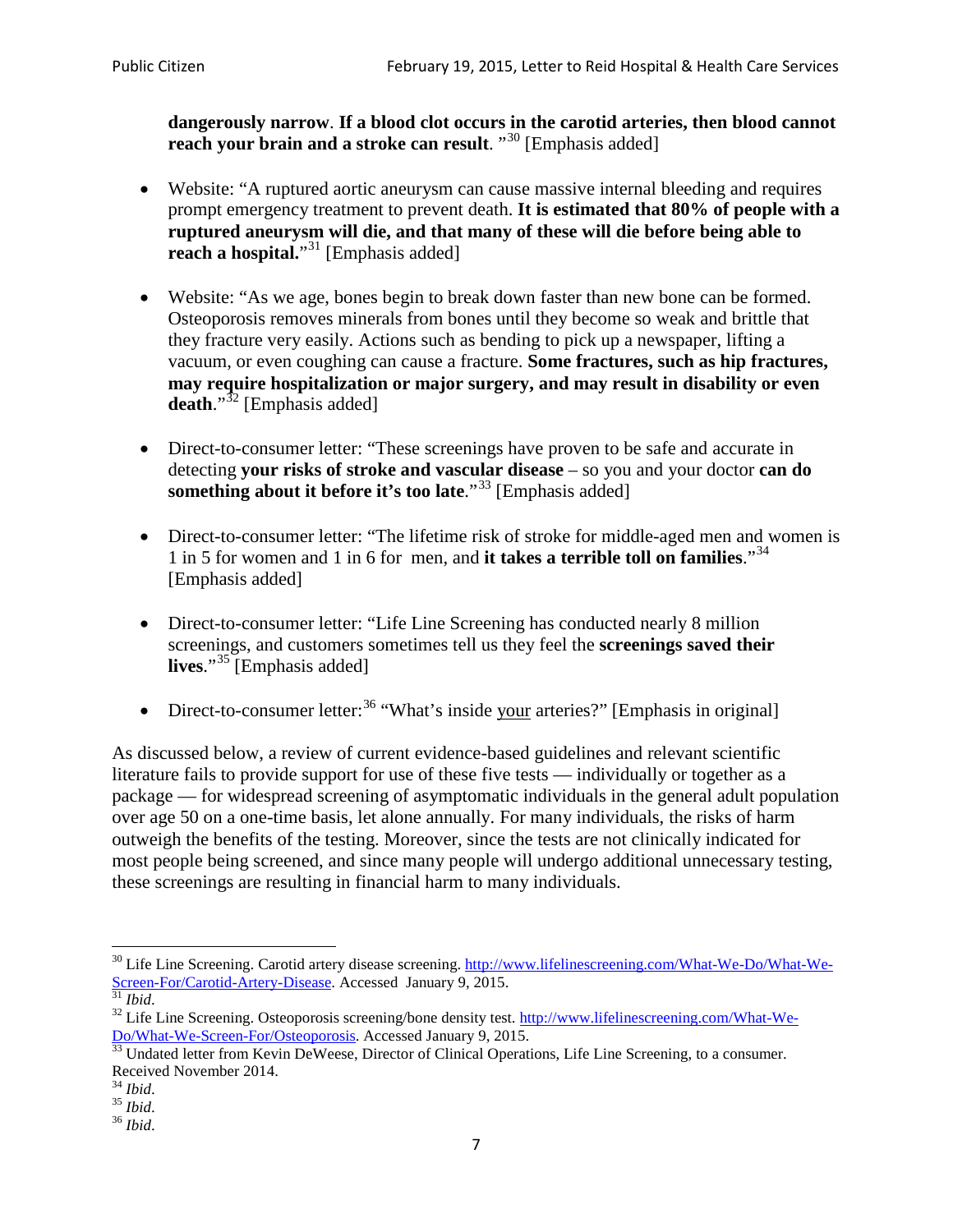Although the following screening tests sound appealing, each one either: (a) clinically benefits only appropriately selected high-risk groups of patients (rather than *all* adults over age 50); or (b) has not been scientifically proven to provide any clinically meaningful benefit to anyone. Widespread and indiscriminate use of these tests is likely to be harmful to large numbers of individuals in the general, asymptomatic population by yielding a significant number of falsepositive test results, leading to subsequent unnecessary diagnostic procedures and treatments, associated adverse effects of those procedures and treatments, and unwarranted anxiety in tested individuals. In addition, some individuals undergoing inappropriate screening will have truepositive abnormal results, but the abnormalities found will never cause symptoms or death, leading to overdiagnosis.

# **A. Atrial fibrillation screening with electrocardiogram (ECG):**

The Life Line Screening online promotional materials state:<sup>[37](#page-7-0)</sup>

Atrial Fibrillation is the most common type of heart arrhythmia (abnormal heartbeat). It occurs when the heart's upper chambers (the atria) beat irregularly or quiver. Without an effective heartbeat blood isn't pumped completely out of the atria, causing blood to pool and possibly clot. A clot can travel to other parts of the body, including the brain, where it may result in stroke.

Screening for Atrial Fibrillation

• A non-invasive procedure used to detect irregular heartbeat (a major risk factor for stroke), an Atrial Fibrillation screening is performed by attaching [ECG] electrodes above your wrists and ankles.

Who should have an atrial fibrillation screening?

• Anyone with risk factors for stroke, atrial fibrillation or carotid artery disease

How often should I get an atrial fibrillation screening?

• Annually

<span id="page-7-1"></span>However, we are not aware of any major medical professional organization that endorses widespread screening of asymptomatic patients younger than age 65 for atrial fibrillation. In addition, atrial fibrillation can be detected in most patients who have the condition simply by checking for an irregularly irregular pulse during a physical exam.

In 2011, the American Heart Association (AHA) and the American Stroke Association (ASA) jointly issued updated evidence-based guidelines for the primary prevention of stroke.<sup>[38](#page-7-1)</sup> The

<span id="page-7-0"></span><sup>&</sup>lt;sup>37</sup> Life Line Screening. Atrial fibrillation screening. [http://www.lifelinescreening.com/What-We-Do/What-We-](http://www.lifelinescreening.com/What-We-Do/What-We-Screen-For/Atrial-Fibrillation)[Screen-For/Atrial-Fibrillation.](http://www.lifelinescreening.com/What-We-Do/What-We-Screen-For/Atrial-Fibrillation) Accessed January 9, 2015.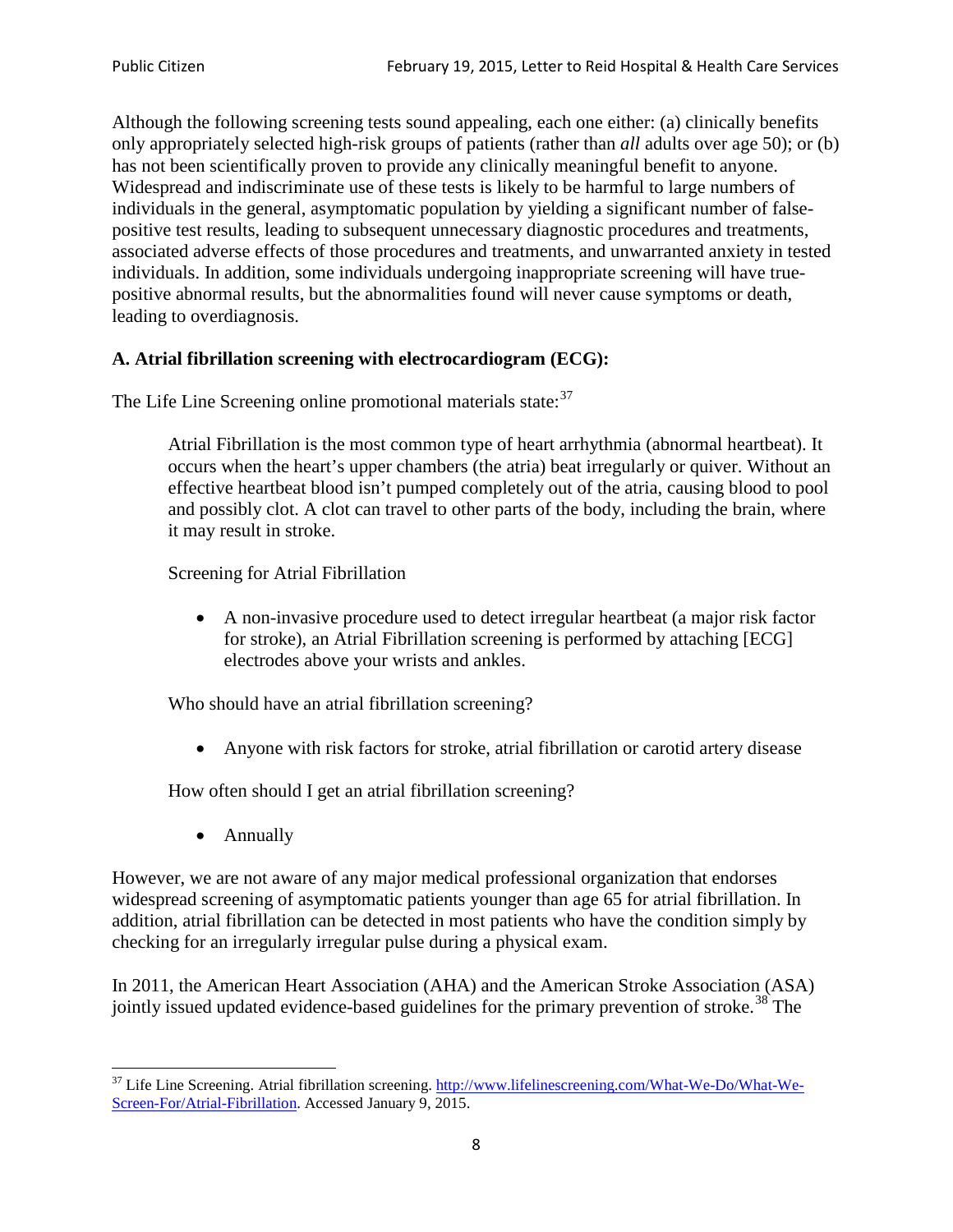American Academy of Neurology (AAN) affirmed the value of these guidelines. The 2011 AHA/ASA guidelines provided the following recommendation regarding screening for atrial fibrillation:

Active screening for atrial fibrillation in patients >65 years of age in primary care settings using pulse taking followed by an ECG as indicated can be useful.

In 2014, the AHA and the ASA issued updated evidence-based guidelines for the primary prevention of stroke.<sup>[39](#page-8-0)</sup> The AAN again affirmed the value of the updated guidelines, and the American Association of Neurological Surgeons, the Congress of Neurological Surgeons and the Preventive Cardiovascular Nurses Association endorsed them. The update provided the following recommendation regarding screening for atrial fibrillation:

Active screening for AF in the primary care setting in patients >65 years of age by pulse assessment followed by ECG as indicated can be useful.

In 2010 and 2012, the European Society of Cardiology issued evidence-based guidelines that similarly recommended that patients ages 65 and older be screened for atrial fibrillation by their primary health care providers by checking the pulse, followed by an ECG in case of irregularity. $40,41$  $40,41$ 

# **B. Stroke/Carotid Artery Ultrasound:**

The Life Line Screening online promotional materials state:<sup>[42](#page-8-3)</sup>

Your carotid arteries are the two large blood vessels in your neck that supply blood to your brain. When these arteries become clogged with cholesterol, they become dangerously narrow. If a blood clot occurs in the carotid arteries, then blood cannot reach your brain and a stroke can result. …

<sup>&</sup>lt;sup>38</sup> Goldstein LB, Bushnell CD, Adams RJ, et al. Guidelines for the primary prevention of stroke: A guideline for healthcare professionals from the American Heart Association/American Stroke Association. *Stroke*.

<sup>2011;42(2):517-584.</sup> [see page 1 for title, authors, ANA affirmation; see page 21 for recommendation]

<span id="page-8-0"></span> $\frac{2011,42(2)(317,601)}{39}$  Meschia JF, Bushnell C, Goden-Albala B, et al. Guidelines for the primary prevention of stroke: A statement for healthcare professionals from the American Heart Association/American Stroke Association. *Stroke*.

<sup>2014;45(12):3754-3832.</sup> [see page 1 for title, authors, ANA affirmation and other endorsements; see page 24 for recommendation]

<span id="page-8-1"></span><sup>40</sup> Camm AJ, Kirchhof P, Lip GYH, et al. Guidelines for the management of atrial fibrillation: The Task Force for the Management of Atrial Fibrillation of the European Society of Cardiology (ESC). *Eur Heart J*. 2010;31:2369- 2429. [See page 50]

<span id="page-8-2"></span><sup>41</sup> Camm AJ, Lip GYH, De Caterina R, et al. 2012 focused update of the ESC Guidelines for the management of atrial fibrillation: An update of the 2010 ESC Guidelines for the management of atrial fibrillation. *Eur Heart J*.

<span id="page-8-3"></span><sup>&</sup>lt;sup>2012</sup>;23(21):2719-2747. [See page 273] 42 Life Line Screening. [http://www.lifelinescreening.com/What-We-Do/What-We-](http://www.lifelinescreening.com/What-We-Do/What-We-Screen-For/Carotid-Artery-Disease)[Screen-For/Carotid-Artery-Disease.](http://www.lifelinescreening.com/What-We-Do/What-We-Screen-For/Carotid-Artery-Disease) Accessed January 9, 2015.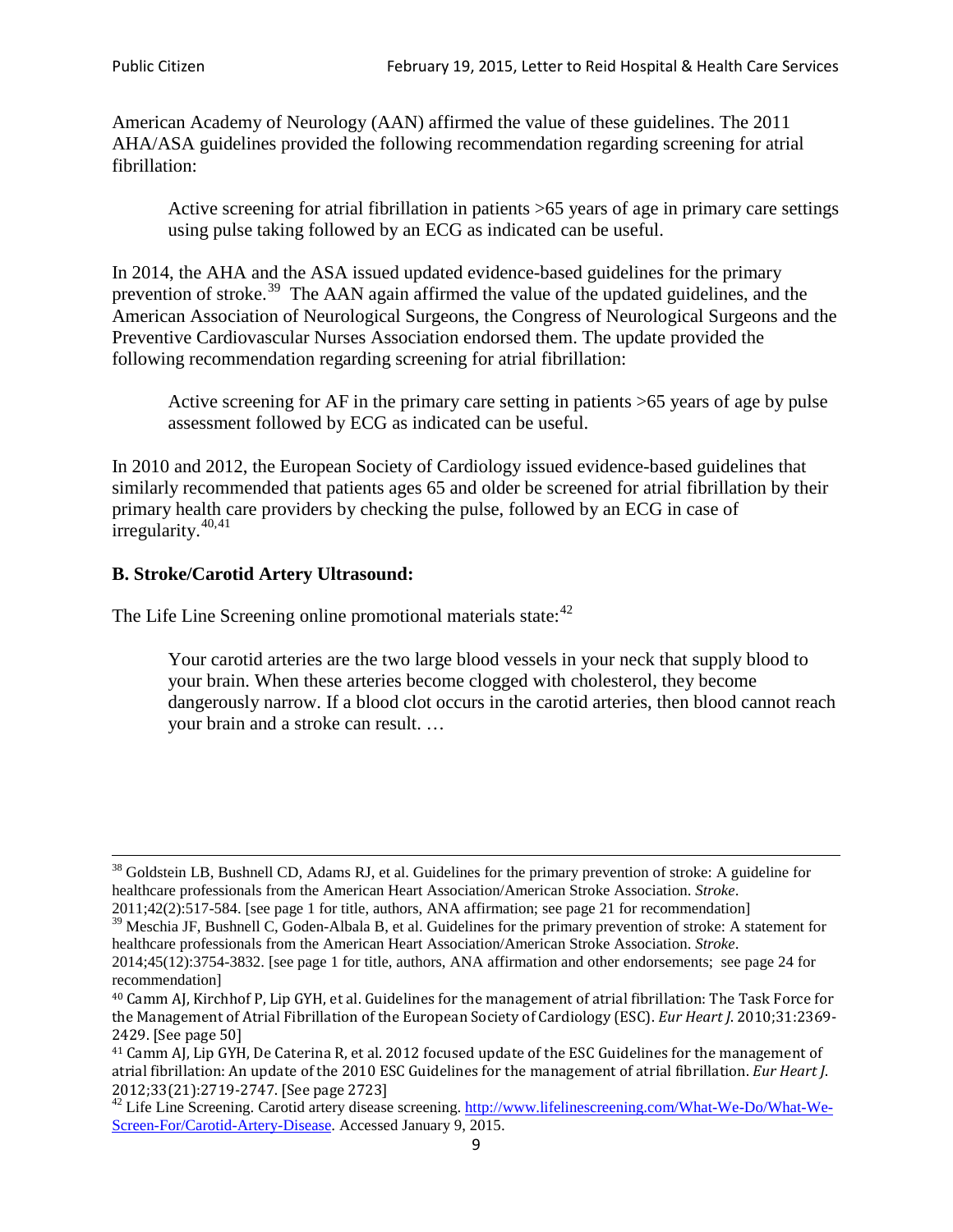Carotid Artery Disease (Plaque) Screening

• Simple, painless and non-invasive, this screening uses cutting-edge Doppler color flow ultrasound technology to create images of the carotid arteries while also measuring blood flow through them.

Who should have a carotid artery screening?

- Anyone over age 50
- Anyone over age 40 with risk factors

How often should I get a carotid artery screening?

• Annually

However, several major medical professional organizations affirmatively recommend *against* indiscriminate screening with carotid artery ultrasounds in low-risk, asymptomatic individuals, and we are not aware of any major medical professional organization that endorses such screening.

Good evidence indicates that although stroke is a leading cause of death and disability in the United States, a relatively small proportion of all disabling, unheralded strokes are due to carotid artery disease. Studies also suggest that only about 1 percent of the general population older than 65 has severe carotid artery stenosis (60 to 90 percent narrowing).<sup>[43](#page-9-0)</sup> Carotid artery stenosis is more prevalent in older adults, smokers, those with hypertension and those with heart disease; unfortunately, research has not found any single risk factor or clinically useful risk stratification tool that can reliably and accurately distinguish people who have clinically important carotid artery stenosis from those who do not.<sup>[44](#page-9-1)</sup>

In 2006, the AHA and the ASA issued a series of evidence-based guidelines for the primary prevention of stroke.[45](#page-9-2) The value of the guidelines was affirmed by the AAN. Although the guidelines did not include a specific recommendation about screening the general population for asymptomatic carotid stenosis, they did state the following:

Although highly selected patients may benefit, screening of general populations for asymptomatic carotid stenosis is unlikely to be cost-effective. The cost-effectiveness of even a one-time screening approach would be highly dependent on the ability to identify a group of persons with a high pretest likelihood of having high-grade asymptomatic disease, the availability of a screening test with a very high sensitivity and specificity when used on a side-scale basis, and very low perioperative complication rates.

<span id="page-9-0"></span> $^{43}$  U.S. Preventive Services Task Force. Screening for carotid artery stenosis: U.S. Preventive Services Task Force recommendation statement. Ann Intern Med. 2007;147(12):854-859.

<span id="page-9-2"></span><span id="page-9-1"></span><sup>&</sup>lt;sup>44</sup> *Ibid*. <sup>45</sup> Goldstein LB, Adams R, Alberts MJ, et al. Primary prevention of ischemic stroke: A guideline from the American <sup>45</sup> Goldstein LB, Adams R, Alberts MJ, et al. Primary prevention of ischemic stroke: A guide Heart Association/American Stroke Association Stroke Council. *Stroke*. 2006;37(6):1583-633.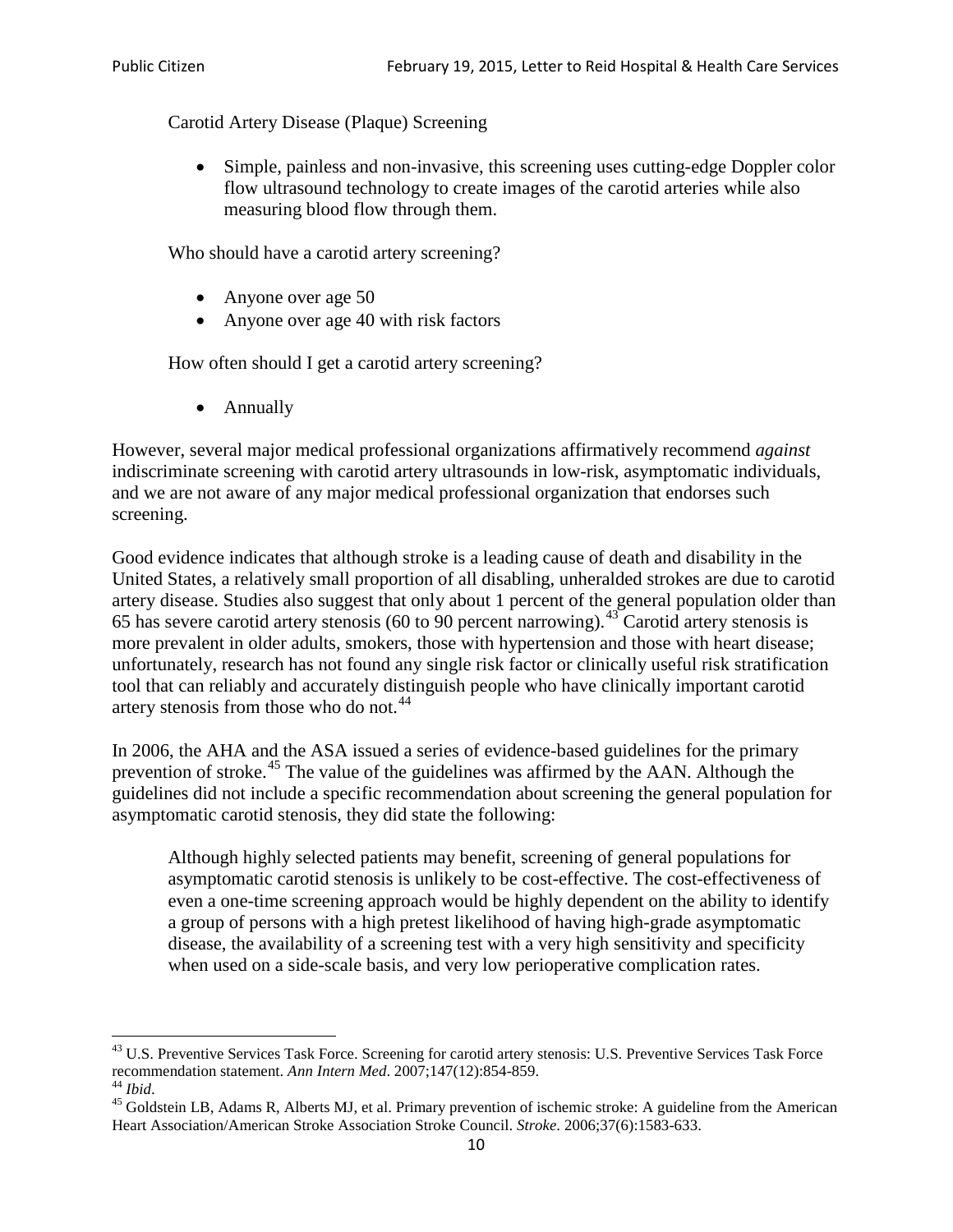These conditions for cost-effective screening are not met for carotid artery ultrasound screening of asymptomatic individuals in the general population, as discussed below.

In 2011, the AHA and the ASA issued updated guidelines for the primary prevention of stroke, the value of which was again affirmed by the  $AAN<sup>46</sup>$  $AAN<sup>46</sup>$  $AAN<sup>46</sup>$ . The updated guidelines stated the following:

Population screening for asymptomatic carotid artery stenosis is not recommended.

In 2014, the AHA and the ASA issued updated guidelines for the primary prevention of stroke.<sup>47</sup> The AAN again affirmed the value of the updated guidelines, and the American Association of Neurological Surgeons, the Congress of Neurological Surgeons, and the Preventive Cardiovascular Nurses Association endorsed them. The updated guidelines stated the following:

Screening low-risk populations for asymptomatic carotid artery stenosis is not recommended.

In 2007, the U.S. Preventive Services Task Force (USPSTF) issued an evidence-based grade D recommendation *against* screening for asymptomatic carotid artery stenosis in the general population.[48](#page-10-2) In making this a grade D recommendation, the USPSTF concluded with moderate certainty that for individuals with asymptomatic carotid artery stenosis, the benefits of screening do not outweigh the harms. It noted, in particular, the following:

#### **Importance**

Good evidence indicates that although stroke is a leading cause of death and disability in the United States, a relatively small proportion of all disabling, unheralded strokes is due to [carotid artery stenosis].

#### **Detection**

The most feasible screening test for severe [carotid artery stenosis] (for example, 60% to 99% stenosis) is duplex ultrasonography. Good evidence indicates that this test has moderate sensitivity and specificity and yields many false-positive results. A positive result on duplex ultrasonography is often confirmed by digital subtraction angiography, which is more accurate but can cause serious adverse events. Noninvasive confirmatory tests, such as magnetic resonance angiography, involve some inaccuracy. Given these facts, some people with false-positive test results may receive unnecessary invasive carotid endarterectomy surgery.

<span id="page-10-0"></span><sup>&</sup>lt;sup>46</sup> Goldstein LB, Bushnell CD, Adams RJ, et al. Guidelines for the primary prevention of stroke: A guideline for healthcare professionals from the American Heart Association/American Stroke Association. *Stroke*.<br>2011;42(2):517-584. [see page 1 for title, authors, ANA affirmation; see page 25 for recommendation]

<span id="page-10-1"></span><sup>&</sup>lt;sup>47</sup> Meschia JF, Bushnell C, Goden-Albala B, et al. Guidelines for the primary prevention of stroke: A statement for healthcare professionals from the American Heart Association/American Stroke Association. *Stroke*. 2014;45(12):3754-3832. [see page 1 for title, authors, ANA affirmation and other endorsements; see page 30 for

recommendation]

<span id="page-10-2"></span><sup>&</sup>lt;sup>48</sup> U.S. Preventive Services Task Force. Screening for carotid artery stenosis: U.S. Preventive Services Task Force recommendation statement. *Ann Intern Med*. 2007;147(12):854-9.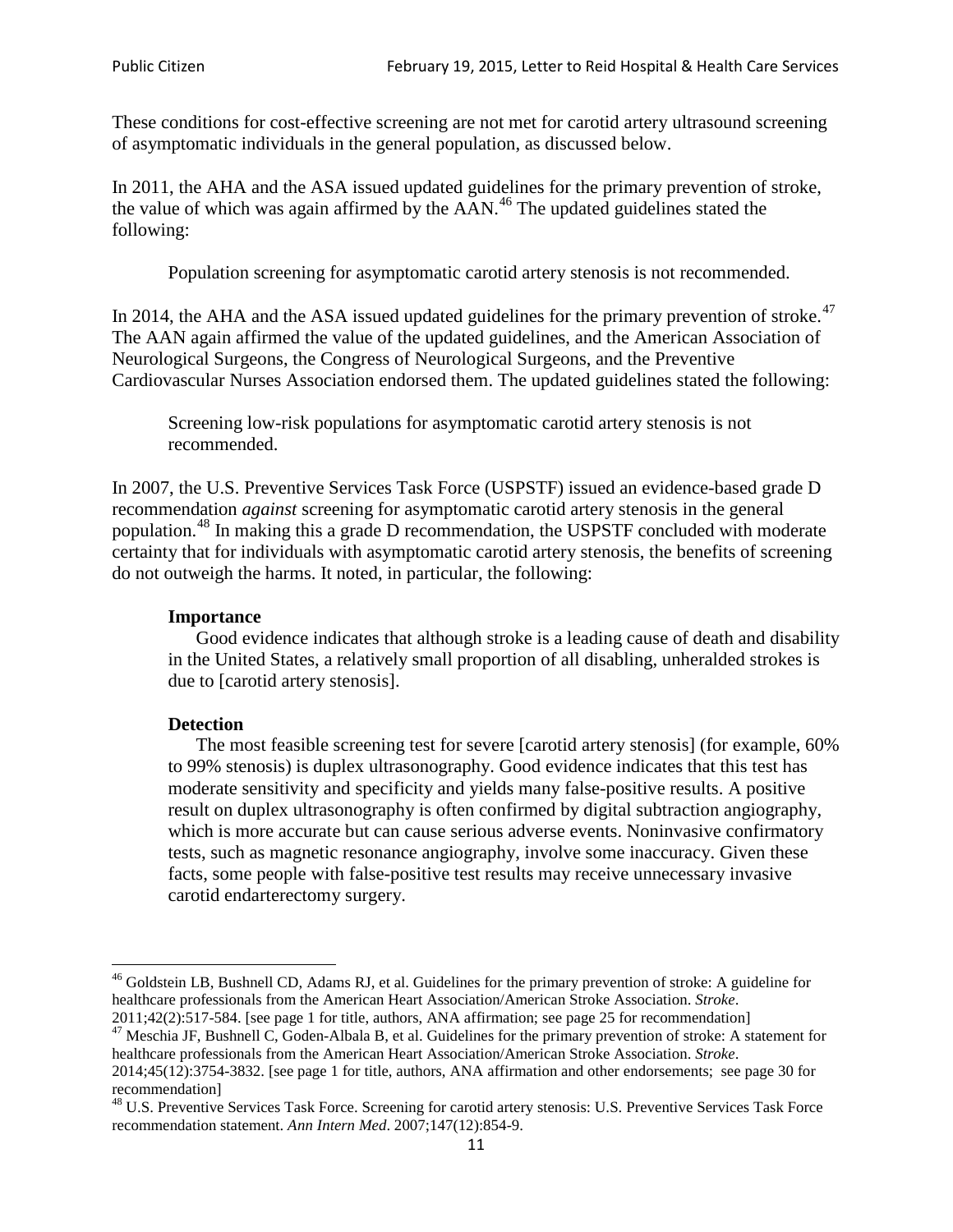### **Benefits of Detection and Early Intervention**

Good evidence indicates that in selected, high-risk trial participants with asymptomatic severe [carotid artery stenosis], carotid endarterectomy by selected surgeons reduces the 5-year absolute incidence of all strokes or perioperative death by approximately 5%. These benefits would be less among asymptomatic people in the general population. For the general primary care population, the benefits are judged to be no greater than small.

## **Harms of Detection and Early Intervention**

Good evidence indicates that both the testing strategy and the treatment with carotid endarterectomy can cause harms. A testing strategy that includes angiography will itself cause some strokes. A testing strategy that does not include angiography will cause some strokes by leading to carotid endarterectomy in people who do not have severe [carotid artery stenosis]. In excellent centers, carotid endarterectomy is associated with a 30-day stroke or mortality rate of about 3%; some areas have higher rates. These harms are judged to be no less than small.

In July 2014, the USPSTF issued an updated recommendation against screening for asymptomatic carotid artery stenosis in the general population.<sup>[49](#page-11-0)</sup> In reaffirming its prior recommendation, the USPSTF concluded with moderate certainty that the harms of screening for asymptomatic carotid artery stenosis outweigh the benefits. The USPSTF presented the following updated rationale: $50$ 

#### **Importance**

Stroke is a leading cause of death and disability in the United States. Although asymptomatic carotid artery stenosis is a risk factor for stroke, it causes a relatively small proportion of strokes.

#### **Detection**

The most feasible screening test for carotid artery stenosis (defined as 60% to 99% stenosis) is ultrasonography. Although adequate evidence indicates that this test has high sensitivity and specificity, in practice, ultrasonography yields many false-positive results in the general population, which has a low prevalence of carotid artery stenosis (approximately 0.5% to 1%). There are no externally validated, reliable tools that can determine who is at increased risk for carotid artery stenosis or for stroke when carotid artery stenosis is present. Adequate evidence indicates that the accuracy of screening by auscultation of the neck is poor.

# **Benefits of Detection and Early Intervention**

There is no direct evidence on the benefits of screening for carotid artery stenosis. Adequate evidence indicates that in selected trial participants with asymptomatic carotid artery stenosis, carotid endarterectomy (CEA) performed by selected surgeons reduces the absolute incidence of all strokes or perioperative death by approximately 3.5%

<span id="page-11-0"></span><sup>&</sup>lt;sup>49</sup> LeFevre on behalf of the U.S. Preventive Services Task Force. Screening for asymptomatic carotid artery stenosis: U.S. Preventive Services Task Force Recommendation Statement. *Ann Intern Med*. Published online July 8, 2014. doi:10.7326/M14-1333. <sup>50</sup> *Ibid*.

<span id="page-11-1"></span>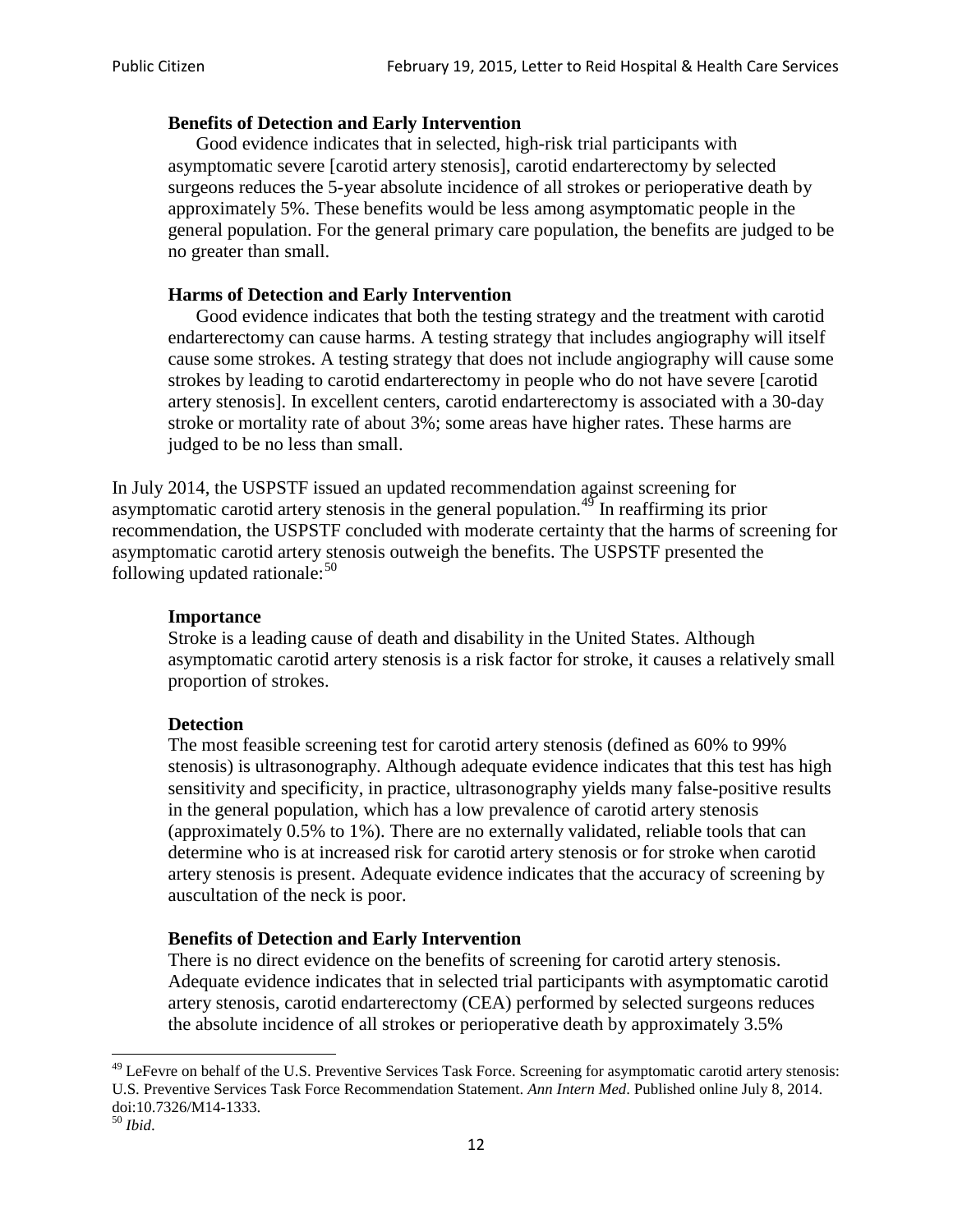compared with (outdated) medical management. However, this difference is probably smaller with current optimal medical management. The magnitude of these benefits would be smaller in asymptomatic persons in the general population. For the general primary care population, the magnitude of benefit is small to none. There is no evidence that identification of asymptomatic carotid artery stenosis leads to any benefit from adding or increasing medication doses (beyond current standard medical therapy for cardiovascular disease prevention).

### **Harms of Detection and Early Intervention**

Adequate evidence indicates that both the testing strategy for carotid artery stenosis and treatment with CEA can cause harms. Although screening with ultrasonography has few direct harms, all screening strategies, including those with or without confirmatory tests (that is, digital subtraction or magnetic resonance angiography), have imperfect sensitivity and specificity and could lead to unnecessary interventions and result in serious harms. In selected centers similar to those in the trials, CEA is associated with a 30-day stroke or mortality rate of approximately 2.4%; reported rates are as high as approximately 5% in low-volume centers and 6% in certain states. Myocardial infarctions are reported in 0.8% to 2.2% of patients after CEA. The 30-day stroke or mortality rate after carotid angioplasty and stenting (CAAS) is approximately 3.1% to 3.8%. The overall magnitude of harms of screening and subsequent treatment of asymptomatic carotid artery stenosis is small to moderate depending on patient population, surgeon, center volume, and geographic location.

In 2007, the American Society of Neuroimaging, with co-sponsorship by the Society of Vascular and Interventional Neurology, issued evidence-based recommendations on the screening of asymptomatic carotid artery disease in the general population and selected subsets of patients.<sup>[51](#page-12-0)</sup> These societies issued a grade E recommendation *against* screening for carotid artery stenosis in the general population or in a selected population based on age, gender or any other variable alone. The criteria for a grade E recommendation were that the prevalence of disease may be high or low but detection and treatment is documented to have no benefit, or prevalence of disease is low. They also issued a grade A recommendation that screening of selective subpopulations of adults age 65 or older with at least three cardiovascular risk factors (hypertension, coronary artery disease, current cigarette smoking or hyperlipidemia) needs to be considered. The criteria of a grade A recommendation were that the prevalence of disease is high and detection and treatment is of documented benefit.

In 2011, the Society for Vascular Surgery issued a position statement recommending ultrasound screening of carotid arteries only for high-risk individuals age 55 or older, taking into account cardiovascular risk factors, such as a history of hypertension, diabetes mellitus, smoking,

<span id="page-12-0"></span><sup>&</sup>lt;sup>51</sup> Oureshi AI, Alexandrov AV, Tegeler CH, et al. Guidelines for screening of extracranial carotid artery disease: a statement for healthcare professionals from the multidisciplinary practice guidelines committee of the American Society of Neuroimaging; cosponsored by the Society of Vascular and Interventional Neurology. *J Neuroimaging*. 2007;17(1):19-47.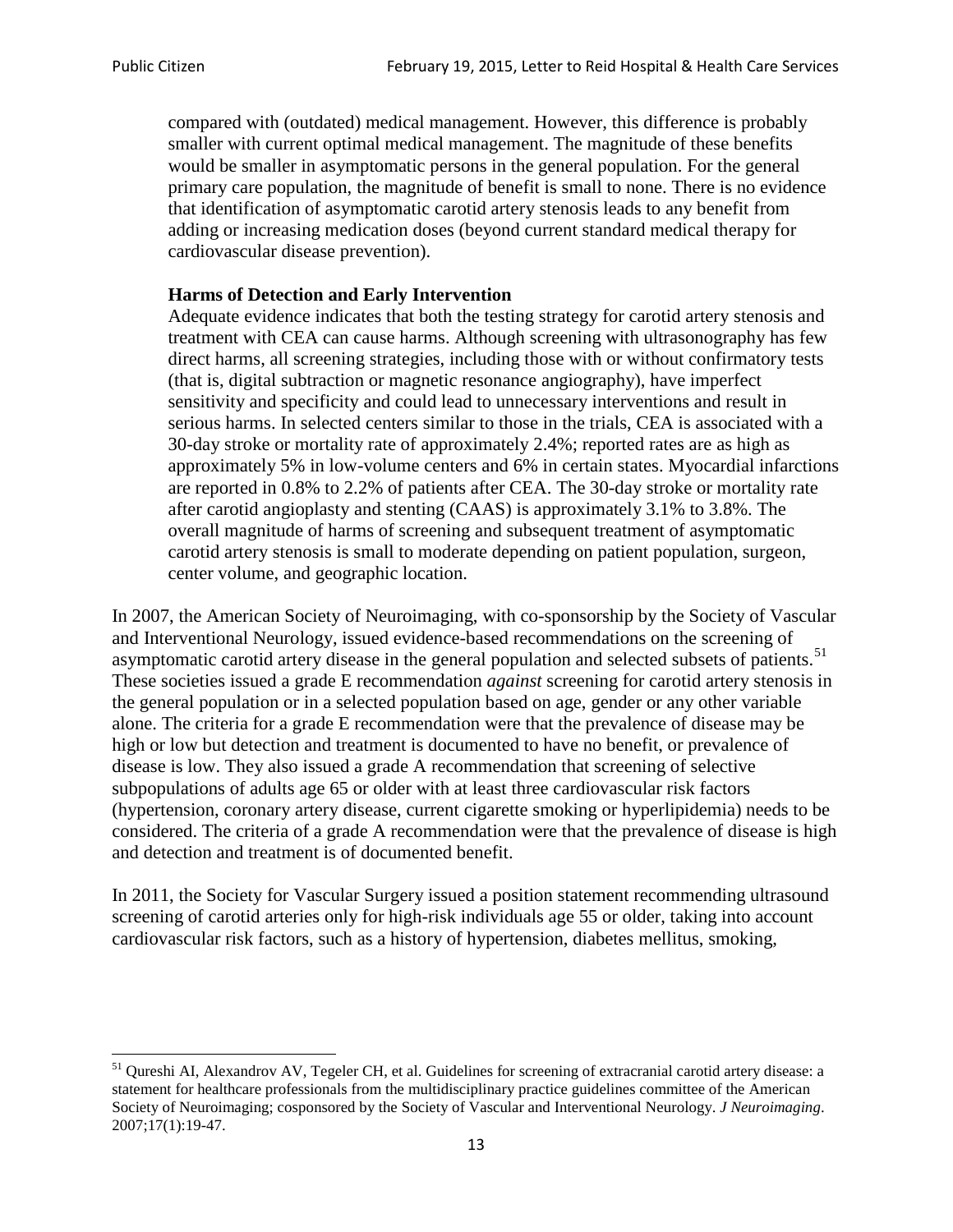hypercholesterolemia, or known cardiovascular disease.<sup>[52](#page-13-0)</sup> The position statement provided little substantive evidence to support this recommendation.

Thus, screening for carotid artery stenosis with ultrasound in the general, asymptomatic population has *not* been shown to significantly improve clinical outcomes, and numerous medical professional organizations strongly recommend against such screening.

### **C. Abdominal Aortic Aneurysm Ultrasound:**

The Life Line Screening online promotional materials state:<sup>[53](#page-13-1)</sup>

An Abdominal Aortic Aneurysm (AAA), a specific kind of aneurysm, is a condition in which the lining of the blood vessel called the aorta is enlarged within the abdomen. Abdominal aortic aneurysms pose a threat because they are usually silent until a medical emergency occurs.

The abdominal aorta is the largest blood vessel in the body and the main artery that originates in the heart. As the lining weakens from age and other risk factors, the vessel wall thins and expands. …

Screening for Aortic Aneurysms

• A painless, non-invasive procedure, an abdominal aortic aneurysm screening requires you to lie on your back while a technician uses ultrasound to take images and measurements of your abdominal aorta. …

Who should have an aortic aneurysm screening?

• Anyone with risk factors

How often should I get an aortic aneurysm screening?

• Annually

By definition, an AAA is present when aortic diameter equals or exceeds 3.0 cm (slightly more than one inch).<sup>[54](#page-13-2)</sup> Most people who have an AAA show no signs or symptoms until it ruptures. The strongest risk factor for *rupture* of an AAA is the aortic diameter.<sup>[55](#page-13-3)</sup> Thus, risk of AAA rupture rises with increasing size of the aneurysm. AAAs with a diameter between 3.0 and 3.9

<span id="page-13-0"></span><sup>&</sup>lt;sup>52</sup> Society for Vascular Surgery. SVS position statement on vascular screenings. January 2011. http://www.vascularweb.org/about/positionstatements/Pages/svs-position-statement-on-vascular-screening.aspx.<br>Accessed January 14, 2015.

<span id="page-13-1"></span>Accessed January 14, 2015.<br>
Sa Life Line Screening. Abdominal aortic aneurysm screening. http://www.lifelinescreening.com/What-We-<br>
Do/What-We-Screen-For/Abdominal-Aortic-Aneurysms. Accessed January 9, 2015.

<span id="page-13-2"></span> $\frac{54}{9}$  Fleming C, Whitlock EP, Beil TL, Lederle FA. Screening for abdominal aortic aneurysm: A best-evidence systematic review for the U.S. Preventive Services Task Force. *Ann Intern Med.* 2005;142(3):203-211.<br><sup>55</sup> Lederle FA, Johnson GR, Wilson SE, et al. Rupture rate of large abdominal aortic aneurysms in patients refusing

<span id="page-13-3"></span>or unfit for elective repair. *JAMA*. 2002;287(22):2968-2972.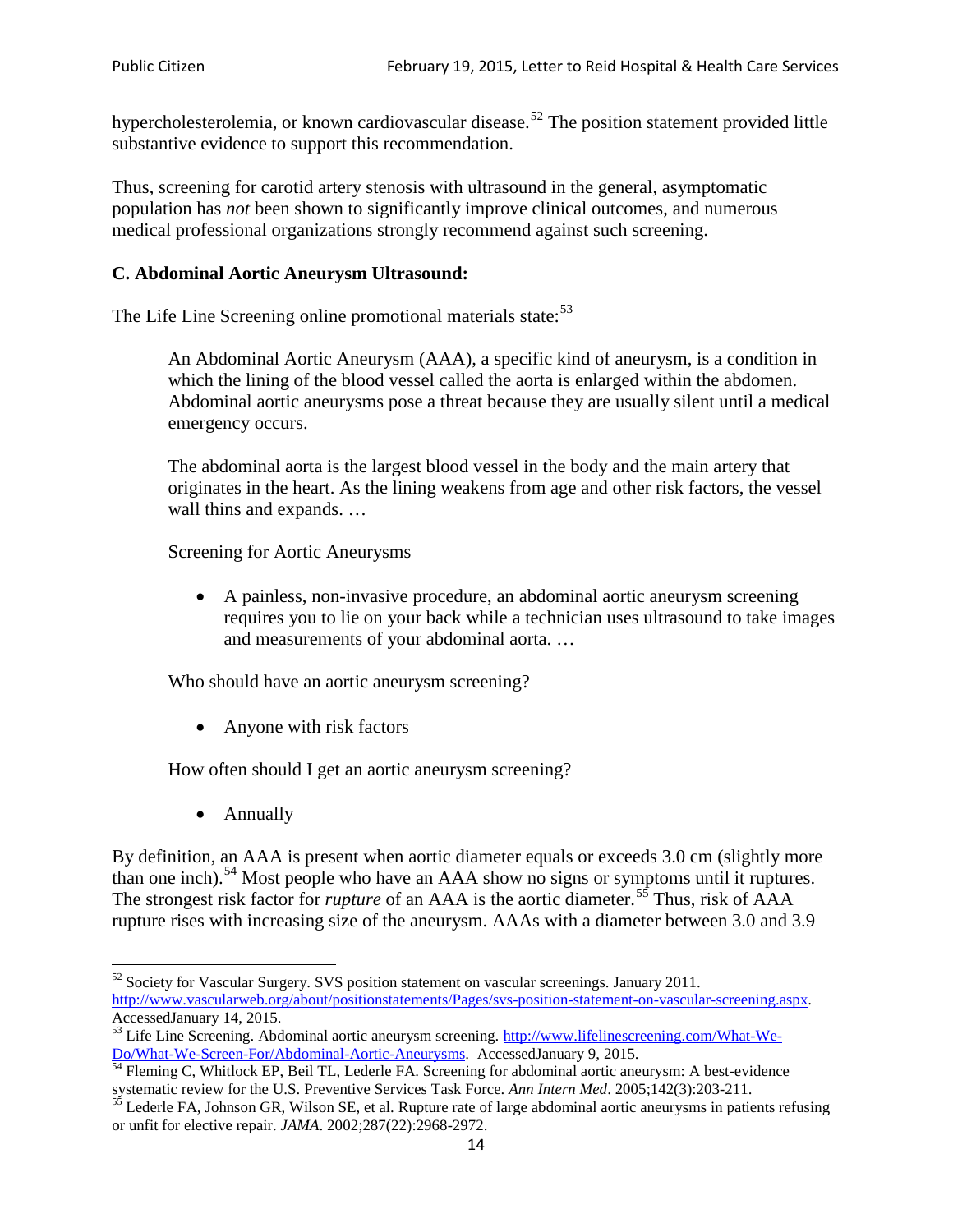cm have an essentially 0 percent annual rupture risk; those with between 4.0 and 4.9 cm have a 1 percent risk; and those between 5.0 and 5.9 cm have a 11 percent annual rupture risk.<sup>[56](#page-14-0)</sup>

In a study of an unselected general population in the U.K., the prevalence of AAA was six times greater in men than women for all age groups.<sup>[57](#page-14-1)</sup> For men not screened for  $AAA$ , almost all deaths from ruptured AAAs occurred after age 65, with more than half occurring before age 80.<sup>[58](#page-14-2)</sup> For women not screened for AAA, the majority of AAA-related deaths occurred after age 80.<sup>[59](#page-14-3)</sup>

Several major medical professional organizations affirmatively recommend one-time ultrasound screening for AAAs *only in certain high-risk individuals* given the epidemiology of AAAs described above, and we are not aware of any major medical professional organization that endorses indiscriminate ultrasound screening for AAAs in low-risk, asymptomatic individuals.

In 2005, the USPSTF issued the following evidence-based recommendations for AAA screening: $60$ 

(1) A grade B recommendation for one-time screening for AAA by ultrasonography in men age 65 to 75 who have ever smoked. In making this a grade [B recommendation,](http://www.uspreventiveservicestaskforce.org/uspstf/gradespre.htm#brec) the USPSTF offered the following rationale:

> The USPSTF found good evidence that screening for AAA and surgical repair of large AAAs ( $\geq$ 5.5 cm) in men age 65 to 75 years who have ever smoked (current and former smokers) leads to decreased AAA-specific mortality. There is good evidence that abdominal ultrasonography, performed in a setting with adequate quality assurance (that is, in an accredited facility with credentialed technologists), is an accurate screening test for AAA. There is also good evidence of important harms of screening and early treatment, including an increased number of surgeries with associated clinically significant morbidity and mortality, and short-term psychological harms. On the basis of the moderate magnitude of net benefit, the USPSTF concluded that the benefits of screening for AAA in men age 65 to 75 years who have ever smoked outweigh the harms.

(2) No recommendation for or against screening for AAA in men age 65 to 75 who have *never* smoked. In making this grade C recommendation, the USPSTF offered the following rationale:

> The USPSTF found good evidence that screening for AAA in men age 65 to 75 years who have never smoked leads to decreased AAA-specific mortality. There is, however, a lower prevalence of large AAAs in men who have never smoked

<span id="page-14-0"></span><sup>&</sup>lt;sup>56</sup> LeFevre ML on behalf of the U.S. Preventive Services Task Force. Screening for abdominal aortic aneurysm: U.S. Preventive Services Task Force recommendation statement. *Ann Intern Med*. Online June 24, 2014. doi:

<span id="page-14-1"></span><sup>10.7326/</sup>M14-1204.<br> $57$  Scott RA, Bridgewater SG, Ashton HA. Randomized clinical trial of screening for abdominal aortic aneurysm in women. *Br J Surg.* 2002;89(3):283-285.

<span id="page-14-4"></span><span id="page-14-3"></span>

<span id="page-14-2"></span><sup>&</sup>lt;sup>58</sup> *Ibid.*<br><sup>59</sup> *Ibid.* 2002;<br><sup>60</sup> U.S. Preventive Services Task Force. Screening for abdominal aortic aneurysm: Recommendation statement. *Ann Intern Med*. 2005;142(3):198-202.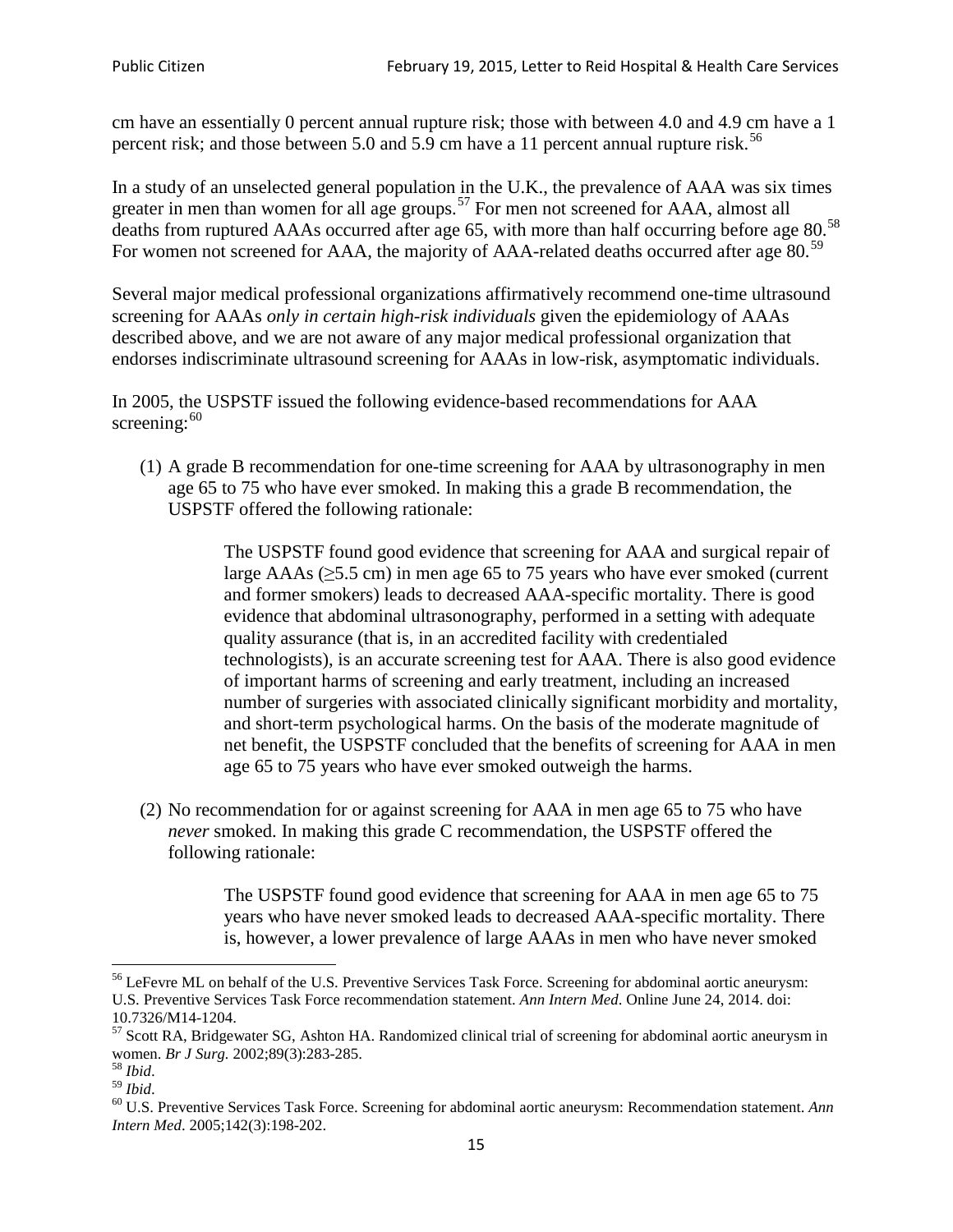compared with men who have ever smoked; thus, the potential benefit from screening men who have never smoked is small. There is good evidence that screening and early treatment lead to important harms, including an increased number of surgeries with associated clinically significant morbidity and mortality, and short-term psychological harms. The USPSTF concluded that the balance between the benefits and harms of screening for AAA is too close to make a general recommendation in this population.

(3) A grade D recommendation *against* routine screening for AAA in women. In making this a grade D recommendation, the USPSTF offered the following rationale:

> Because of the low prevalence of large AAAs in women, the number of AAArelated deaths that can be prevented by screening this population is small. There is good evidence that screening and early treatment result in important harms, including an increased number of surgeries with associated morbidity and mortality, and psychological harms. The USPSTF concluded that the harms of screening women for AAA therefore outweigh the benefits.

In June 2014, the USPSTF issued a revised recommendation statement, based on an updated review of the available evidence published between January 2004 and January 2013.<sup>[61](#page-15-0)</sup> The updated recommendations differ slightly from the 2005 recommendations and include the following: $62$ 

(1) A grade B recommendation for one-time screening for AAA with ultrasonography in men ages 65 to 75 who have ever smoked (no change from 2005). The USPSTF provided the following updated rationale for this unchanged recommendation:

> Four large, population-based, randomized, controlled trials (RCTs) show that invitation to 1-time screening for AAA is associated with reduced AAA-specific mortality in men. This benefit begins 3 years after testing and persists up to 15 years. In addition, risk reduction for AAA rupture and emergency surgery persists up to 10 to 13 years.

> In the 2 highest-quality trials, the relative reduction in AAA-specific mortality after 13 years was 42% to 66%. In the largest trial, where prevalence of AAA was approximately 5% in the screened group, screening was associated with an absolute risk reduction in death of 1.4 per 1000 men.

Abdominal aortic aneurysms are most prevalent in men who have ever smoked, occurring in approximately 6% to 7% of this population. This prevalence increases the importance of screening in these men because it maximizes the absolute benefit that could be achieved (that is, it improves the likelihood that

<span id="page-15-0"></span><sup>61</sup> Guirguis-Blake JM, Beil TL, Senger CA Whitlock EP. Ultrasonography screening for abdominal aortic aneurysms: A systematic review for the U.S. Preventive Services Task Force. *Ann Intern Med*. 2014;160(5):321- 329.

<span id="page-15-1"></span> $62$  LeFevre ML on behalf of the U.S. Preventive Services Task Force. Screening for abdominal aortic aneurysm: U.S. Preventive Services Task Force recommendation statement. *Ann Intern Med*. 2014;161(4):281-290..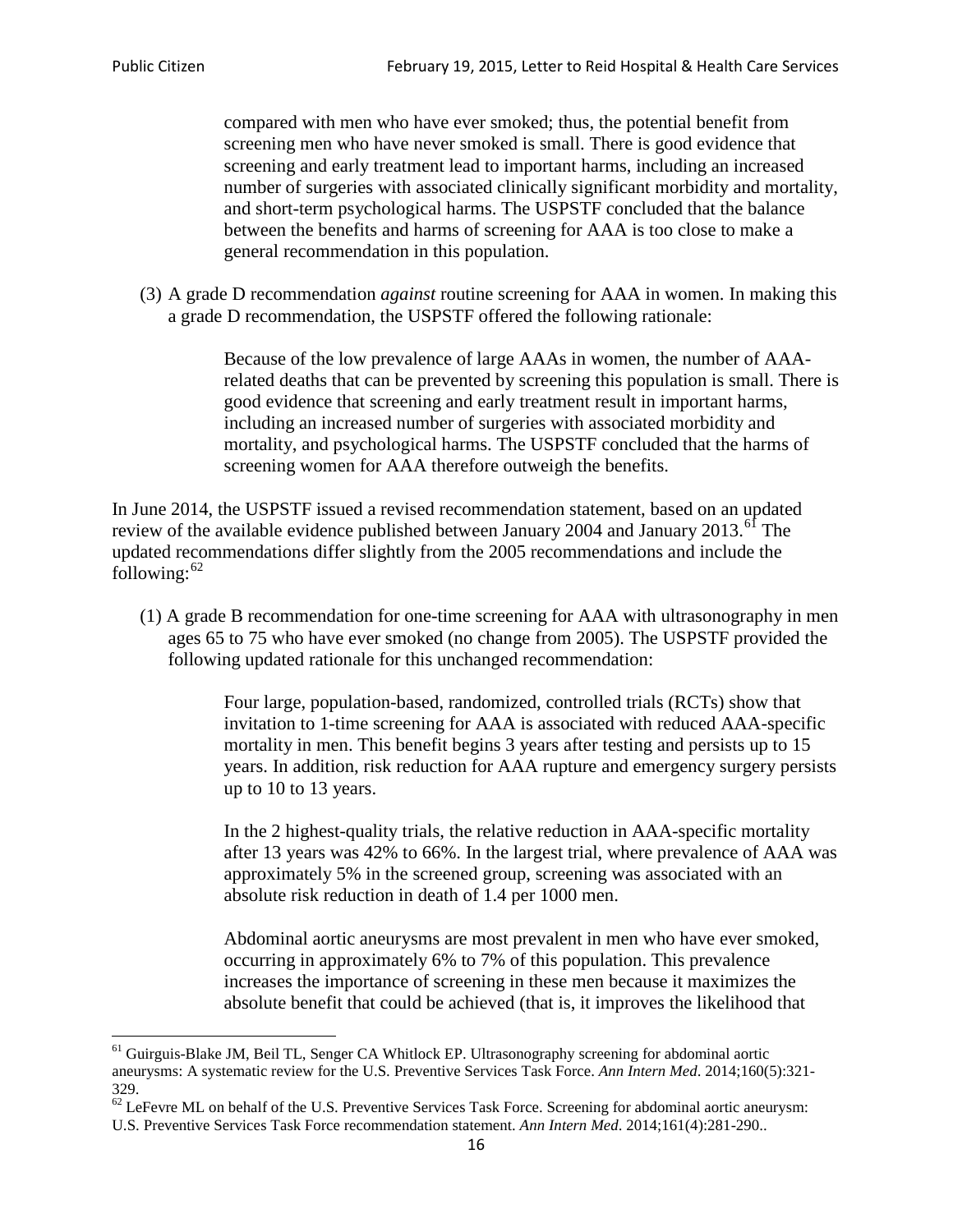men in this group will benefit from screening). Convincing evidence shows that 1-time screening with ultrasonography results in a moderate benefit in men aged 65 to 75 years who have ever smoked.

The USPSTF concluded with high certainty that screening for AAA with ultrasonography in men ages 65 to 75 who have ever smoked has a moderate net benefit.

(2) A grade C recommendation that clinicians *selectively* offer screening for AAA in men ages 65 to 75 who have never smoked rather than routinely screening all men in this group. Evidence indicates that the net benefit of screening all men ages 65 to 75 years who have never smoked is small. In determining whether this service is appropriate in individual cases, patients and clinicians should consider the balance of benefits and harms on the basis of evidence relevant to the patient's medical history, family history, other risk factors, and personal values. The USPSTF offered the following rationale for this new recommendation:

> Screening men overall reduces AAA-specific death, rupture, and emergency surgery. However, the lower prevalence of AAA in men who have never smoked (approximately 2%) substantially reduces the absolute benefit (that is, it greatly lowers the probability that men in this group will benefit from screening). Adequate evidence shows that 1-time screening for AAA with ultrasonography results in a small benefit in men aged 65 to 75 years who have never smoked.

The USPSTF also suggested the following clinical considerations with respect to this new recommendation:

Despite the demonstrated benefits of screening for AAA in men overall, the lower prevalence of AAA in male never-smokers versus male ever-smokers suggests that clinicians should consider a patient's risk factors and the potential for harm before screening for AAA rather than routinely offering screening to all male never-smokers. Important risk factors for AAA include older age and a firstdegree relative with an AAA; other risk factors include a history of other vascular aneurysms, coronary artery disease, cerebrovascular disease, atherosclerosis, hypercholesterolemia, obesity, and hypertension. Factors associated with a reduced risk for AAA include African American race, Hispanic ethnicity, and diabetes.

(3) An I statement concluding that the current evidence is insufficient to assess the balance of benefits and harms of screening for AAA in women ages 65 to 75 who have ever smoked. (An I statement means the USPSTF concludes that the current evidence is insufficient to assess the balance of benefits and harms of the service. Evidence may be lacking, of poor quality, or conflicting, and the balance of benefits and harms cannot be determined.) The USPSTF offered the following rationale for this draft statement:

> *Potential Preventable Burden.* A screening study in Sweden found that the prevalence of AAA in women aged 70 years was low (0.8%) for ever-smokers but increased to 2.0% for current smokers. A meta-analysis of individual-patient data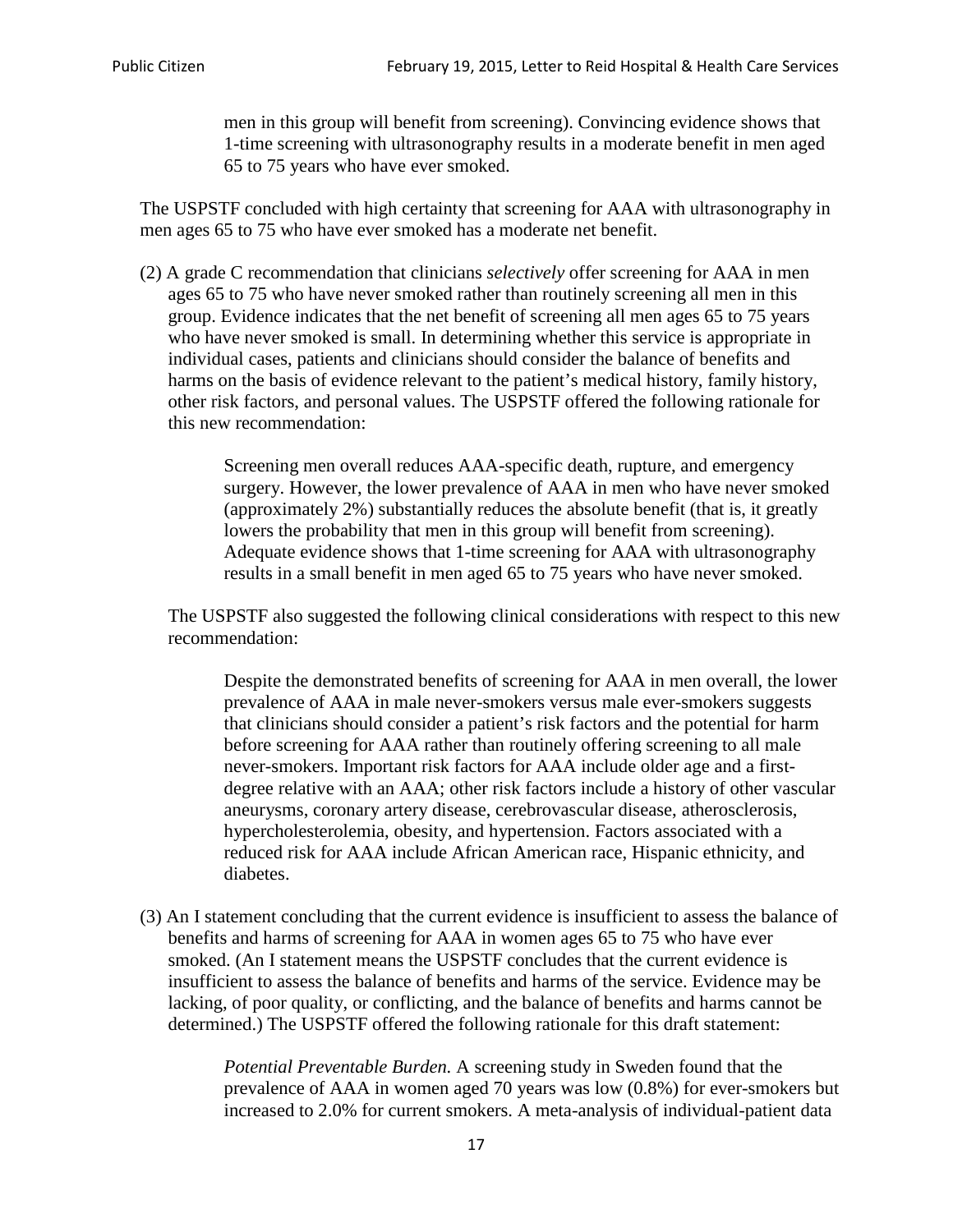found that women have a higher risk than men for AAA rupture at the same diameter (hazard ratio [HR], 3.76 [95% CI, 2.58 to 5.47]). However, AAAassociated deaths occur at an older age in women (at a time of increased competing causes of death and a declining benefit–risk ratio for operative interventions), with 70% of deaths occurring after age 80 years in women compared with fewer than 50% in men. In the only screening RCT that included women, most screen-detected AAAs in women were small (3.0 to 3.9 cm) and AAA-specific mortality was low in screened and unscreened women  $(<0.2\%)$ after 10 years.

*Potential Harms.* Four RCTs (primarily done in men) showed that screening for AAA doubled the rate of AAA-associated surgeries, largely driven by an increase in elective surgeries. Most screen-detected AAAs were below the 5.5-cm threshold for immediate repair. This finding generally results in long-term or lifelong surveillance and is probably associated with some amount of overtreatment, although the magnitude of this burden is difficult to quantify.

Most screening trials reported an associated decrease in emergency AAA repairs and a reduced 30-day mortality rate associated with emergency surgery in populations invited to screen, although mortality associated with elective surgery was not reduced. Operative mortality associated with AAAs is higher in women than in men (7% vs. 5% for open repair and 2% vs. 1% for endovascular repair, respectively).

*Costs.* In addition to the cost of ultrasonography screening (approximately \$100), the estimated potential associated cost of elective surgery to repair a screendetected AAA ranges from \$37 000 to \$43 000. Potential opportunity costs also may arise, because screening may take the place of other preventive activities that may be more beneficial to the patient.

*Current Practice.* Screening for AAA is provided as part of the "welcome-to-Medicare visit" for women who have a family history of AAA. However, the evidence is insufficient to accurately characterize current practice patterns related to screening for AAA in women.

A retrospective analysis from 2000 to 2010 used the National Inpatient Sample, a database that has a stratified 20% random sample of all nonfederal inpatient hospital admissions in the United States. This analysis found that women are more likely than men to have open surgery versus endovascular aneurysm repair (EVAR) for unruptured AAA (24% vs. 17%, respectively), potentially because of issues with access to the iliac artery (that is, smaller artery size) that may preclude endovascular management.

A retrospective review of 4026 AAA repairs in the Vascular Study Group of New England database (a voluntary registry from 30 academic and community hospitals in the 6 New England states) reported that women were more likely than men to have open surgery versus EVAR and to be older and have smaller aortic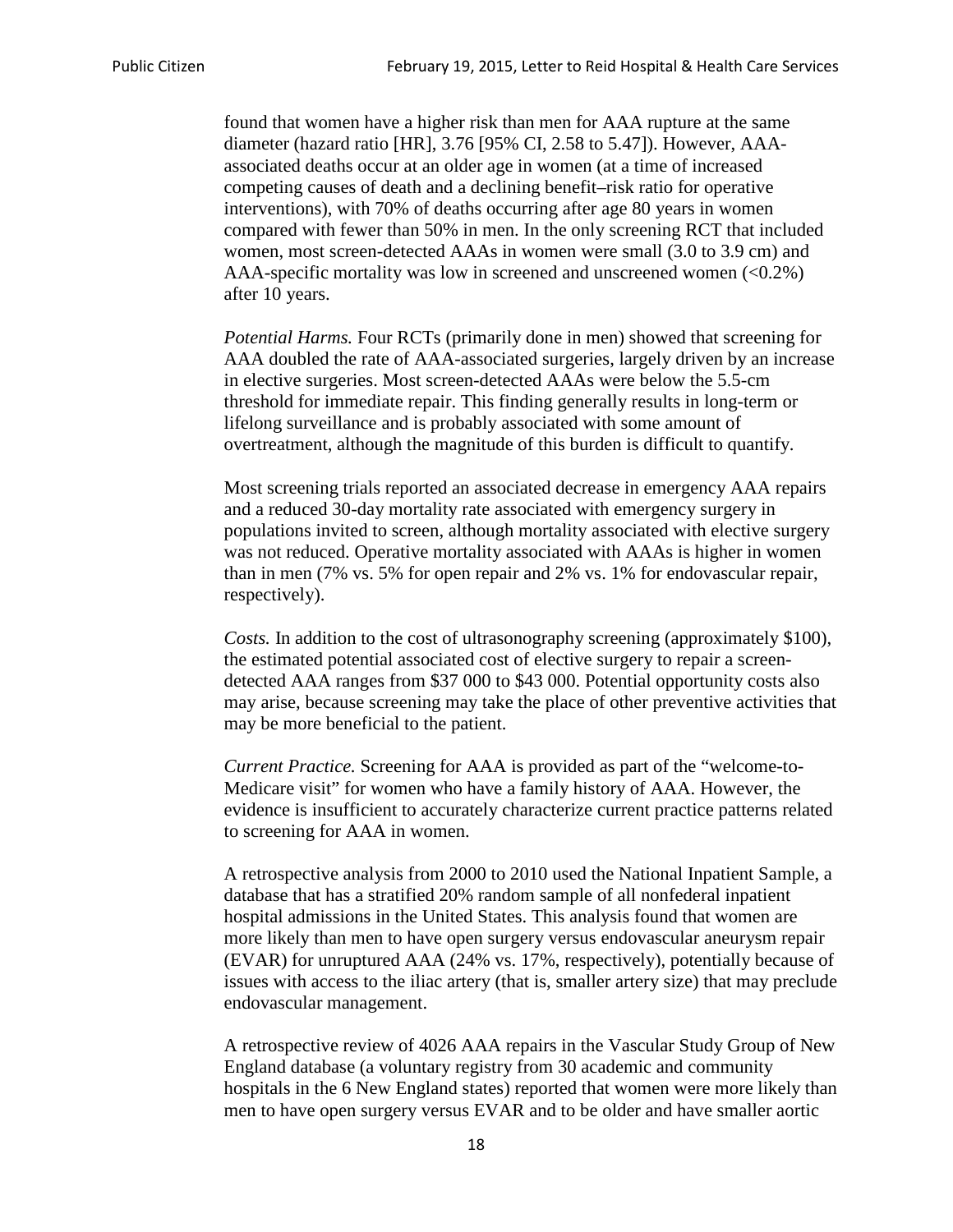diameters at the time of repair. Postoperative complications were higher in women than in men after elective EVAR or open repair, including emergency reoperations, dysrhythmias, leg ischemia or emboli, bowel ischemia, or need for discharge to another medical facility rather than home.

(4) A grade D recommendation *against* routine screening for AAA in women who have never smoked. The USPSTF offered the following rationale for this draft updated recommendation:

> The prevalence of AAA in women who have never smoked is low (0.03% to 0.60% in women aged 50 to 79 years). The evidence also shows no apparent benefit of screening for AAA in women. The USPSTF therefore concludes that adequate evidence shows that the absolute benefit of 1-time screening for AAA with ultrasonography in women who have never smoked can effectively be bounded at none or almost none.

In discussing the harms of detection and early treatment of AAAs, the USPSTF noted the following: $63$ 

In the available trials, groups invited to screening were approximately twice as likely as control groups to have any AAA surgery within 3 to 5 years, predominantly driven by an increase in elective surgeries. More than 90% of AAAs identified by screening were below the 5.5-cm threshold for immediate repair. Detecting smaller AAAs generally leads to long-term (potentially lifelong) surveillance.

A person's risk for death related to elective surgery for AAA is lower than that for death related to emergency surgery for rupture. However, the increase in the overall rates of detection and surgery in the screening groups still potentially represents a harm. A proportion of AAAs will never rupture because they do not advance or because a person dies of a competing cause.

The exact extent of overdiagnosis and overtreatment is difficult to estimate. One study from Massachusetts General Hospital reviewed 24 000 consecutive autopsies between 1952 and 1975 and found that 75% of the 473 patients who died with an undetected or unoperated AAA had a cause of death not related to the AAA (41% were >5.1 cm in diameter). Given that even elective treatment is associated with some risk for perioperative mortality, overtreatment is an important issue to consider when deciding whether to screen for this condition....

Convincing evidence shows that the harms associated with 1-time screening for AAA with ultrasonography are at least small in all populations and potentially higher in women because of their higher risk for operative mortality.

In 2011, the Society for Vascular Surgery issued a position statement on vascular screening recommending a one-time ultrasound screening for AAA for all men age 65 or older and

<span id="page-18-0"></span><sup>63</sup> *Ibid*.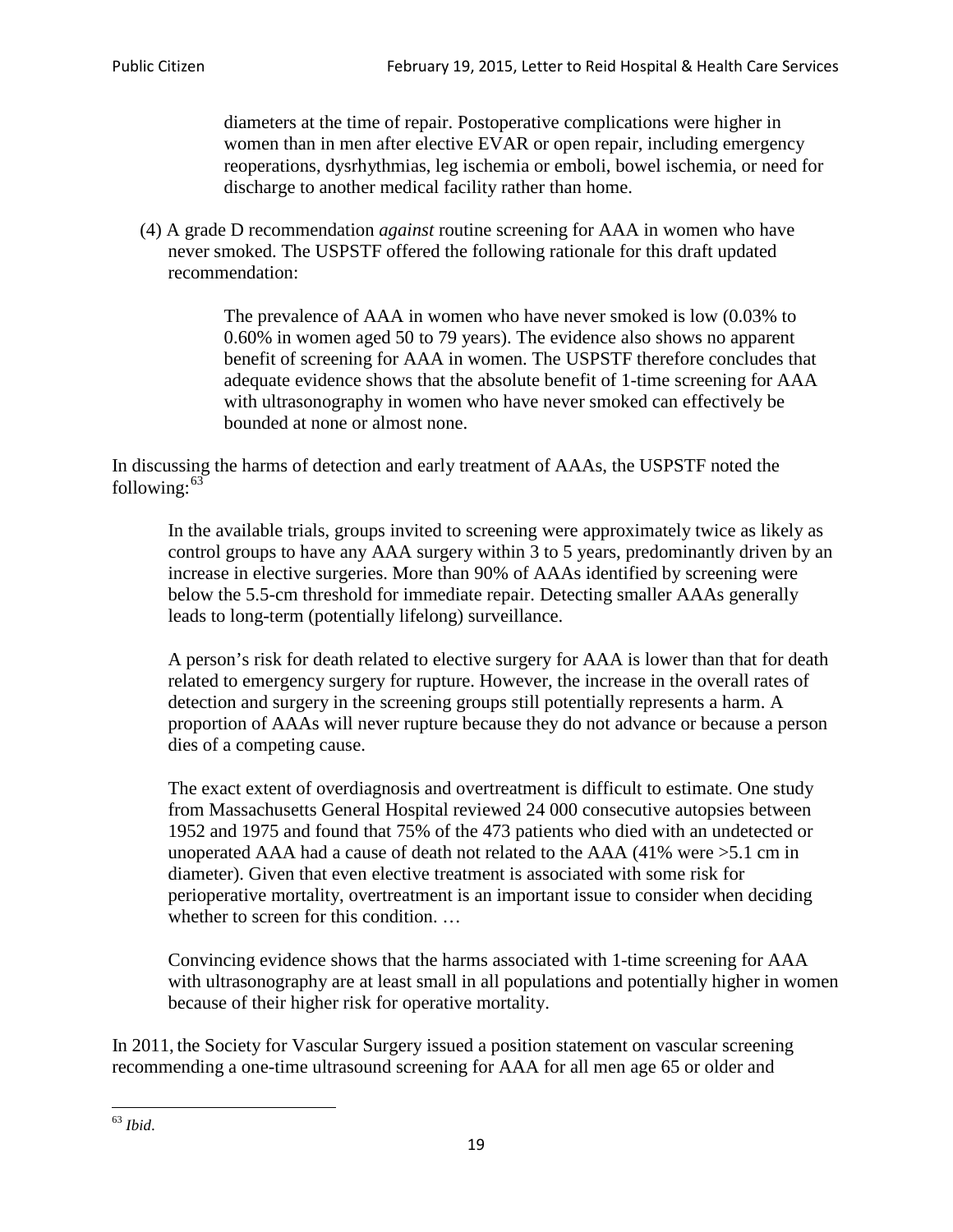screening men as early as age 55 who have a family history of AAA.<sup>[64](#page-19-0)</sup> The society also recommended one-time ultrasound screening for AAA for all women age 65 or older who have a family history of AAA or have smoked.

In 2012, the ACCF, American College of Radiology, American Institute of Ultrasound in Medicine, American Society of Echocardiography, American Society of Nephrology, Intersocietal Commission for the Accreditation of Vascular Laboratories, Society for Cardiovascular Angiography and Interventions, Society of Cardiovascular Computed Tomography, Society for Interventional Radiology, Society for Vascular Medicine, and Society for Vascular Surgery jointly issued evidence-based appropriate use criteria for noninvasive vascular testing (ultrasound and physiological testing) for a variety of possible indications.<sup>[65](#page-19-1)</sup> For each indication, these organizations classified the use of noninvasive vascular testing into one of the following three categories:

- **Appropriate:** The test is one in which the expected incremental information, combined with clinical judgment, exceeds the expected negative consequences — including the risks of the procedure itself and the downstream impact of poor test performance such as delay in diagnosis (false-negatives) or inappropriate diagnosis (false-positives) — by a sufficiently wide margin for the specific indication that the procedure is generally considered acceptable care and a reasonable approach for the indication.
- **Uncertain:** The test *may* be generally acceptable and *may* be a reasonable approach for the specific indication; uncertainty also implies that more research and/or patient information is needed to classify the indication definitively.
- **Inappropriate:** The test *is not* generally acceptable and *is not* a reasonable approach for the specific indication.

These organizations classify screening for AAA as *inappropriate* for anyone under age 65 with no history of smoking, except as noted below. They also classify such screening as *uncertain* for anyone 65 or older with no history of smoking.

These organizations did classify screening for AAA as *appropriate* for the following subgroups:

- Adults older than age 60 with a first-degree relative with an AAA.
- Adults age 65 or older who are current or former smokers.

In summary, the USPSTF and many other major medical professional organizations recommended against routine screening for AAA, or designate such screening as inappropriate for those individuals who are not at high risk for developing AAA. Screening for AAA in the

<span id="page-19-0"></span><sup>64</sup> Society for Vascular Surgery. SVS Position Statement on Vascular Screenings. January 2011. [http://www.vascularweb.org/about/positionstatements/Pages/svs-position-statement-on-vascular-screening.aspx.](http://www.vascularweb.org/about/positionstatements/Pages/svs-position-statement-on-vascular-screening.aspx) 

<span id="page-19-1"></span>Accessed August 21, 2014.<br><sup>65</sup> Mohler ER, Gornik HL, Gerhard-Herman M, et al. ACCF/ACR/AIUM/ASE/ASN/ICAVL/SCAI/SCCT/SIR/ SVM/SVS 2012 appropriate use criteria for peripheral vascular ultrasound and physiological testing part I: Arterial ultrasound and physiological testing*. J Am Coll Cardiol*. 2012;60(3):242-276.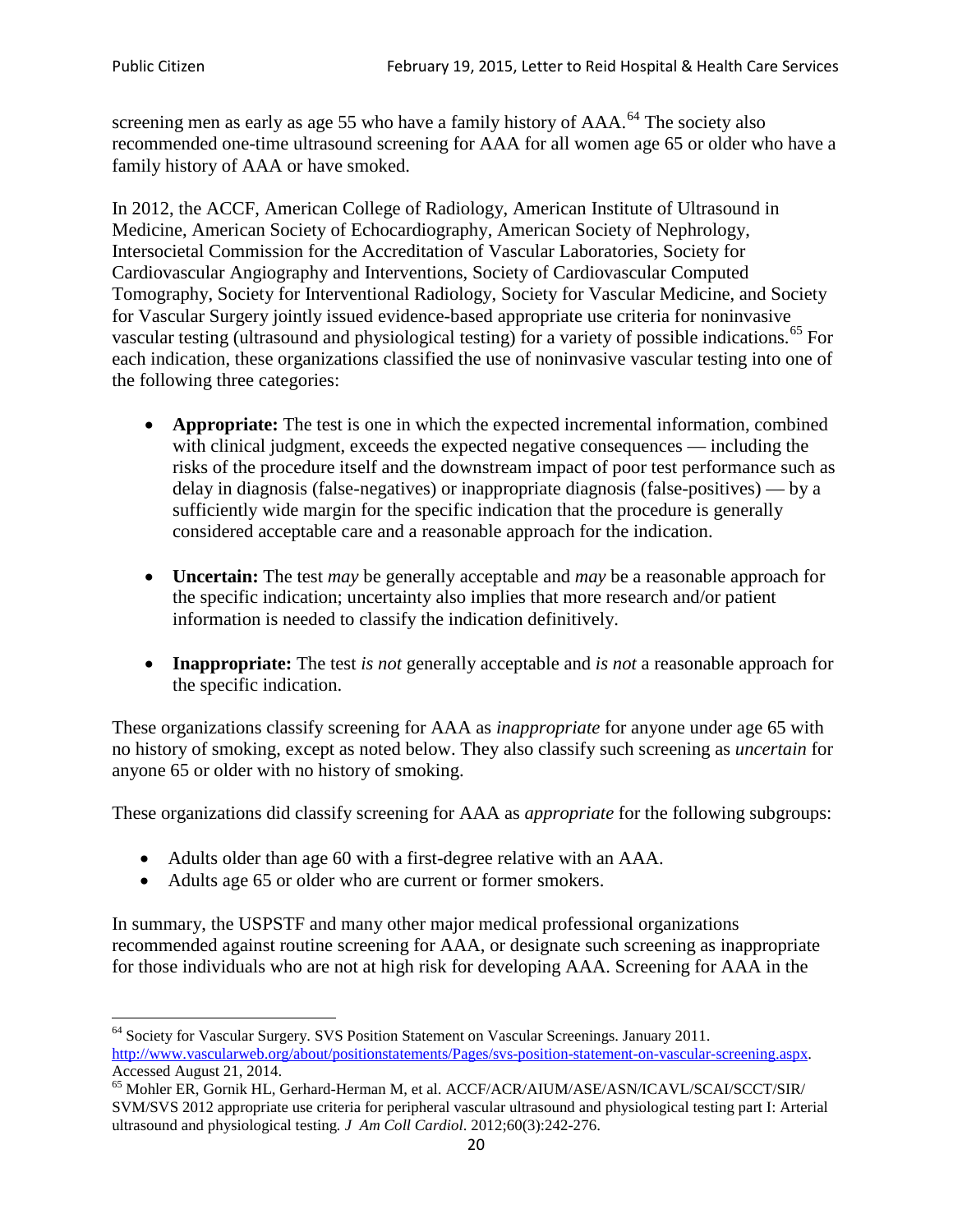general, asymptomatic population has *not* been shown to significantly improve clinical outcome and is likely to do more harm than good.

## **D. Peripheral Arterial Disease Test:**

The Life Line Screening online promotional materials state:<sup>[66](#page-20-0)</sup>

Peripheral Arterial Disease (PAD), more commonly known as hardening of the arteries, affects about eight million Americans. It is a condition in which the large and mediumsized arteries supplying blood to the legs become narrow or clogged, constricting the flow of blood. PAD is caused by atherosclerosis, a gradual process in which cholesterol and scar tissue build up, forming a substance called plaque that clogs the artery. PAD not only causes pain and disability, it also is associated with a much higher risk of heart disease. …

Peripheral Arterial Disease Screening

o A quick, easy and non-invasive procedure, PAD screening is done by using the ankle-brachial index (ABI). After removing your socks and shoes, you will have pressure cuffs placed around your upper arms and ankles. A small ultrasound device will then measure the systolic blood pressure in your limbs. …

Who should have a peripheral arterial disease screening?

• Anyone with risk factors

How often should I get a peripheral arterial disease screening?

• Annually

In 2012, the ACCF, American College of Radiology, American Institute of Ultrasound in Medicine, American Society of Echocardiography, American Society of Nephrology, Intersocietal Commission for the Accreditation of Vascular Laboratories, Society for Cardiovascular Angiography and Interventions, Society of Cardiovascular Computed Tomography, Society for Interventional Radiology, Society for Vascular Medicine, and Society for Vascular Surgery jointly issued evidence-based appropriate use criteria for noninvasive vascular testing (ultrasound and physiological testing) for a variety of possible indications. These appropriate use criteria identify the following as the only appropriate indications for lower extremity artery testing with ABI: patients with diminished pulses, femoral bruit, age greater than 50 with diabetes or smoking, or age greater than 70, which is consistent with ACC/AHA PAD guidelines. The evaluation with ABI for those younger than 50 and those with diabetes was classified as uncertain.<sup>[67](#page-20-1)</sup>

<span id="page-20-0"></span><sup>&</sup>lt;sup>66</sup> Life Line Screening. Peripheral arterial disease screening. [http://www.lifelinescreening.com/What-We-Do/What-](http://www.lifelinescreening.com/What-We-Do/What-We-Screen-For/Peripheral-Arterial-Disease)[We-Screen-For/Peripheral-Arterial-Disease.](http://www.lifelinescreening.com/What-We-Do/What-We-Screen-For/Peripheral-Arterial-Disease) Accessed January 9, 2015.<br><sup>67</sup> Mohler ER, Gornik HL, Gerhard-Herman M, et al. ACCF/ACR/AIUM/ASE/ASN/ICAVL/SCAI/SCCT/SIR/

<span id="page-20-1"></span>SVM/SVS 2012 appropriate use criteria for peripheral vascular ultrasound and physiological testing part I: Arterial ultrasound and physiological testing. *J Am Coll Cardiol*. 2012;60(3):242-276.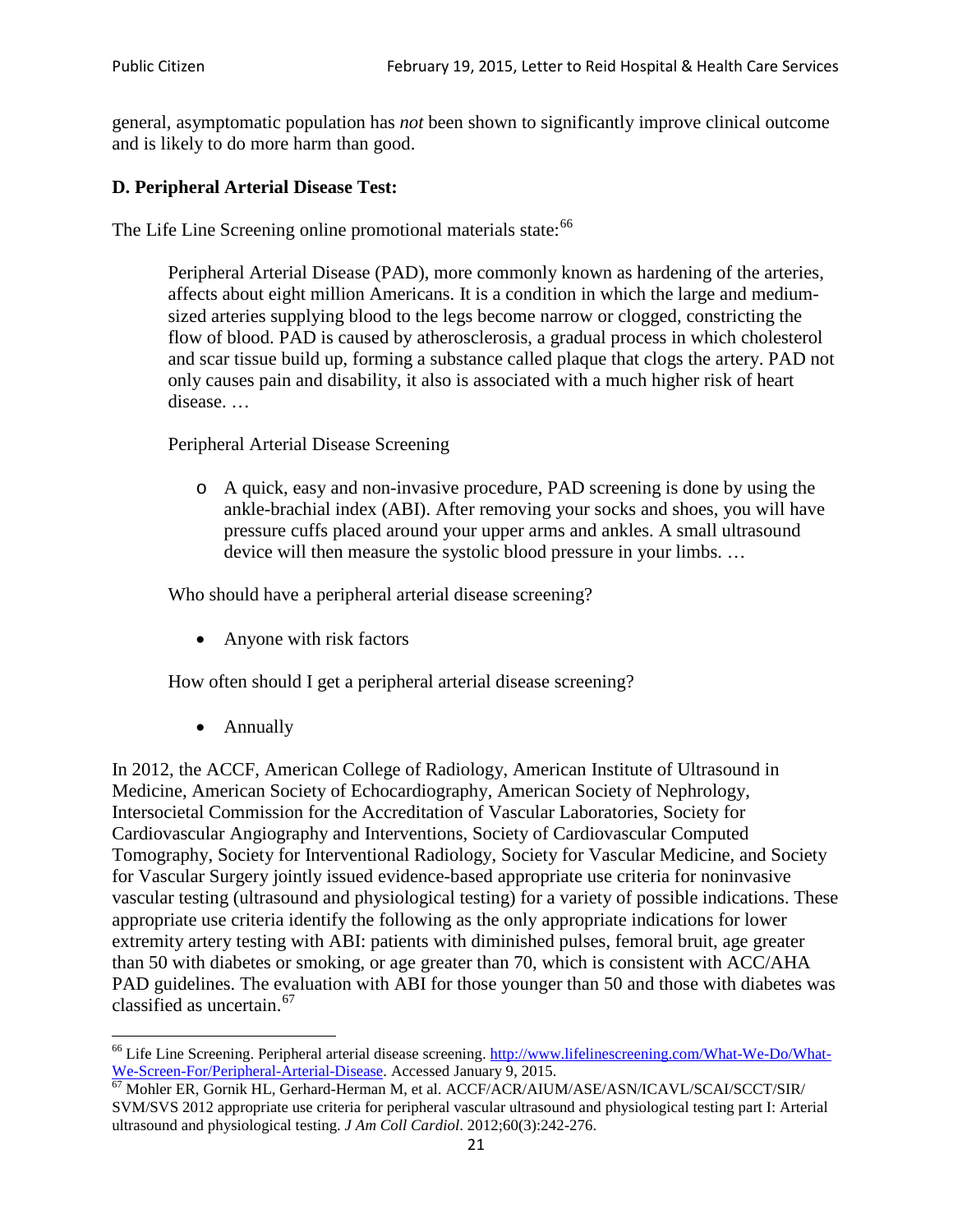In 2013, the USPSTF, based on a systematic review of the scientific literature,<sup>[68](#page-21-0)</sup> issued a grade I statement on ABI testing, concluding that the current evidence is *insufficient* to assess the balance of benefits and harms of screening for peripheral artery disease and cardiovascular disease risk assessment with ABI in adults.<sup>[69](#page-21-1)</sup> In making this statement, the USPSTF noted the following regarding its assessment of the possible benefits and harms of ABI screening:

#### **Benefits of Detection and Early Treatment**

The USPSTF found no evidence that screening for and treatment of PAD in asymptomatic patients leads to clinically important benefits. It also reviewed the potential benefits of adding the ABI to the Framingham Risk Score (FRS) and found evidence that this results in some patient risk reclassification; however, how often the reclassification is appropriate or whether it results in improved clinical outcomes is not known.

Determining the overall benefit of ABI testing requires not only evidence on appropriate risk reclassification but also evidence that this reclassification leads to treatments shown to improve clinical outcomes. One randomized trial found that aspirin did not reduce [cardiovascular disease] events in patients with a low ABI. No studies assessed the effect of lipid-lowering therapy or other cardiovascular risk reduction interventions in patients with asymptomatic PAD and no known diagnosis of [cardiovascular disease] or diabetes. The USPSTF found inadequate evidence that early treatment of screen-detected PAD leads to improvement in clinical outcomes.

#### **Harms of Detection and Early Treatment**

The USPSTF found no studies addressing the magnitude of harms of screening for PAD with the ABI; however, the direct harms to the patient of screening itself, beyond the time needed for the test, are probably minimal. Other harms resulting from testing may include false-positive results, exposure to gadolinium or contrast dye if magnetic resonance angiography (MRA) or computed tomography angiography (CTA) is used to confirm diagnosis, anxiety, labeling, and opportunity costs.

The USPSTF found inadequate evidence on the harms of early treatment of screendetected PAD. One study showed that low-dose aspirin treatment in asymptomatic patients with a low ABI may increase bleeding. Additional harms associated with treatment include use of unnecessary medications (or higher doses) and their resulting adverse effects and discontinuation of medications known to be effective in patients with established coronary artery disease (CAD) if the patient is reclassified to a lower risk category on the basis of a normal ABI.

We are not aware of any major medical professional organization that endorses such screening for peripheral vascular disease with ABI in the general asymptomatic population.

Moreover, treatment benefits for asymptomatic individuals with screen-detected PAD are not well established, and there appear to be no studies that directly assess the impact of screening

<span id="page-21-0"></span><sup>&</sup>lt;sup>68</sup> Lin JS, Olson CM, Johnson ES, Whitlock EP. The ankle-brachial index for peripheral artery disease screening and cardiovascular disease prediction among asymptomatic adults: A systematic evidence review for the U.S. Preventive Services Task Force. *Ann Intern Med.* 2013;159(5):333-341.<br><sup>69</sup> Moyer VA, U.S. Preventive Services Task Force. Screening for peripheral artery disease and cardiovascular

<span id="page-21-1"></span>disease risk assessment with the ankle–brachial index in adults: U.S. Preventive Service Task Force recommendation statement. *Ann Intern Med.* 2013;159(5):342-348.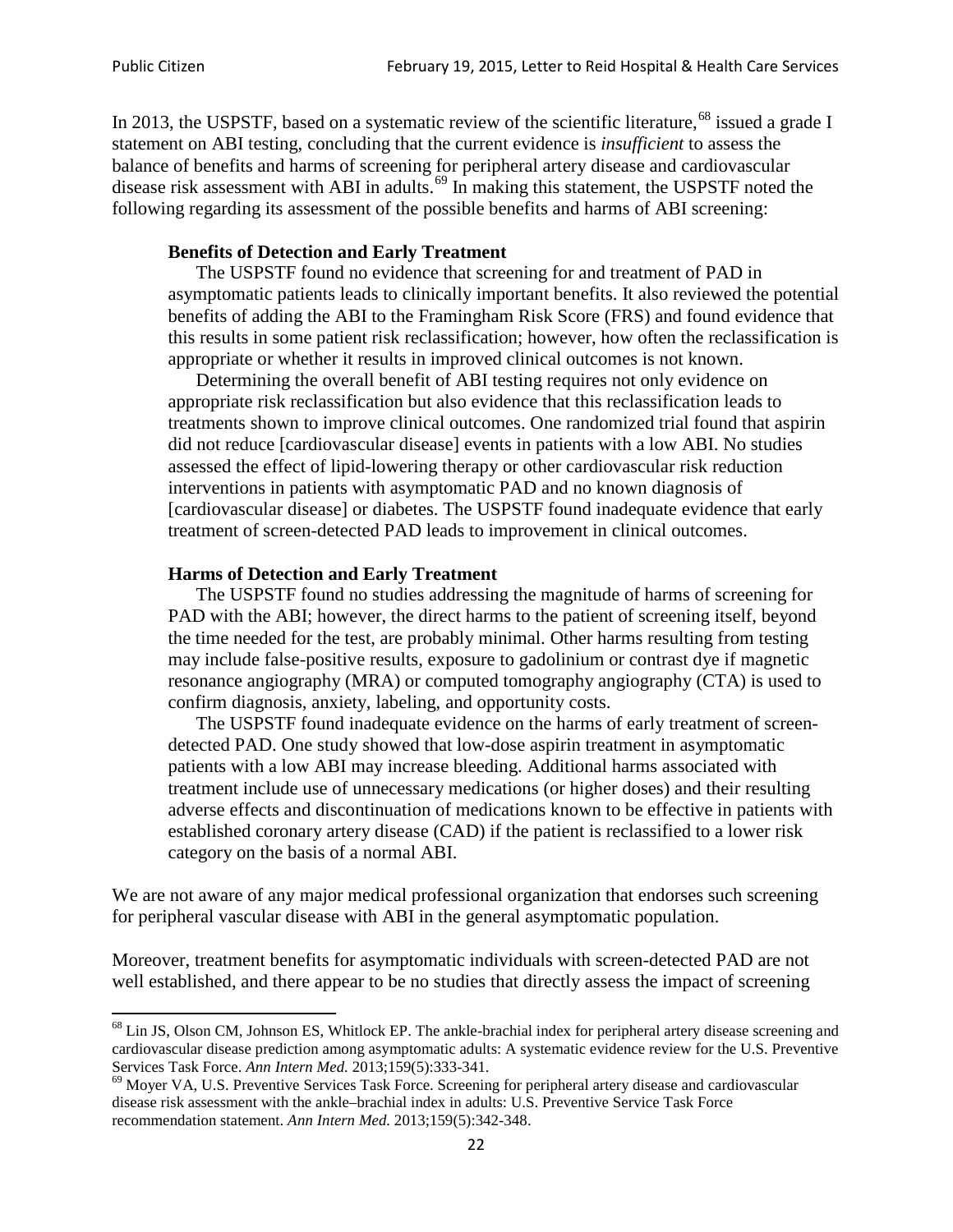unselected adults (or generally asymptomatic adults) with ABI on cardiovascular disease or PAD health outcomes.<sup>[70](#page-22-0)</sup>

## **E. Osteoporosis Screening/Bone Density Test**

The Life Line Screening online promotional materials state: $<sup>71</sup>$  $<sup>71</sup>$  $<sup>71</sup>$ </sup>

Osteoporosis is a disease in which bone becomes extremely fragile. Bone is a complex living tissue that can be weakened by poor diet and lack of exercise.

As we age, bones begin to break down faster than new bone can be formed. Osteoporosis removes minerals from bones until they become so weak and brittle that they fracture very easily. Actions such as bending to pick up a newspaper, lifting a vacuum, or even coughing can cause a fracture. Some fractures, such as hip fractures, may require hospitalization or major surgery, and may result in disability or even death.

Screening for Osteoporosis

• An easy and painless procedure, an osteoporosis screening requires you to place your foot in an ultrasound device called a bone densitometer. This device then measures the bone mineral density [BMD] of your heel. The heel is measured because its bone is similar to that found in the hip, where fractures most often occur. …

Who should have an Osteoporosis screening?

• Anyone who has the risk factors associated with the disease ...

How often should I get an Osteoporosis screening?

• Annually

Several major medical professional organizations affirmatively recommend screening for osteoporosis in *certain high-risk individuals*, but we are not aware of any major medical professional organization that endorses such screening *annually* for any group of individuals.

In 2008, the American College of Physicians issued the following evidence-based recommendation for osteoporosis screening in men: $^{72}$  $^{72}$  $^{72}$ 

(1) Clinicians should periodically perform individualized assessment of risk factors for osteoporosis in older men (Grade: strong recommendation; moderate-quality evidence).

<span id="page-22-0"></span><sup>70</sup> [Lin JS,](http://www.ncbi.nlm.nih.gov/pubmed?term=Lin%20JS%5BAuthor%5D&cauthor=true&cauthor_uid=24156115) [Olson CM,](http://www.ncbi.nlm.nih.gov/pubmed?term=Olson%20CM%5BAuthor%5D&cauthor=true&cauthor_uid=24156115) [Johnson ES,](http://www.ncbi.nlm.nih.gov/pubmed?term=Johnson%20ES%5BAuthor%5D&cauthor=true&cauthor_uid=24156115) et al. *The Ankle Brachial Index for Peripheral Artery Disease Screening and Cardiovascular Disease Prediction in Asymptomatic Adults: A Systematic Evidence Review for the U.S. Preventive Services Task Force*. Rockville, MD: Agency for Healthcare Research and Quality; 2013.<br>http://www.ncbi.nlm.nih.gov/books/NBK164524. Accessed December 29, 2014.

<span id="page-22-1"></span> $\frac{1}{71}$  Life Line Screening. Osteoporosis screening/bone density test. [http://www.lifelinescreening.com/What-We-](http://www.lifelinescreening.com/What-We-Do/What-We-Screen-For/Osteoporosis)[Do/What-We-Screen-For/Osteoporosis.](http://www.lifelinescreening.com/What-We-Do/What-We-Screen-For/Osteoporosis) Accessed January 9, 2015. <sup>72</sup> Qaseem A, Snow V, Shekelle P, et al. Screening for osteoporosis in men: A clinical practice guideline from the

<span id="page-22-2"></span>American College of Physicians. *Ann Intern Med*. 2008;148(9):680-4.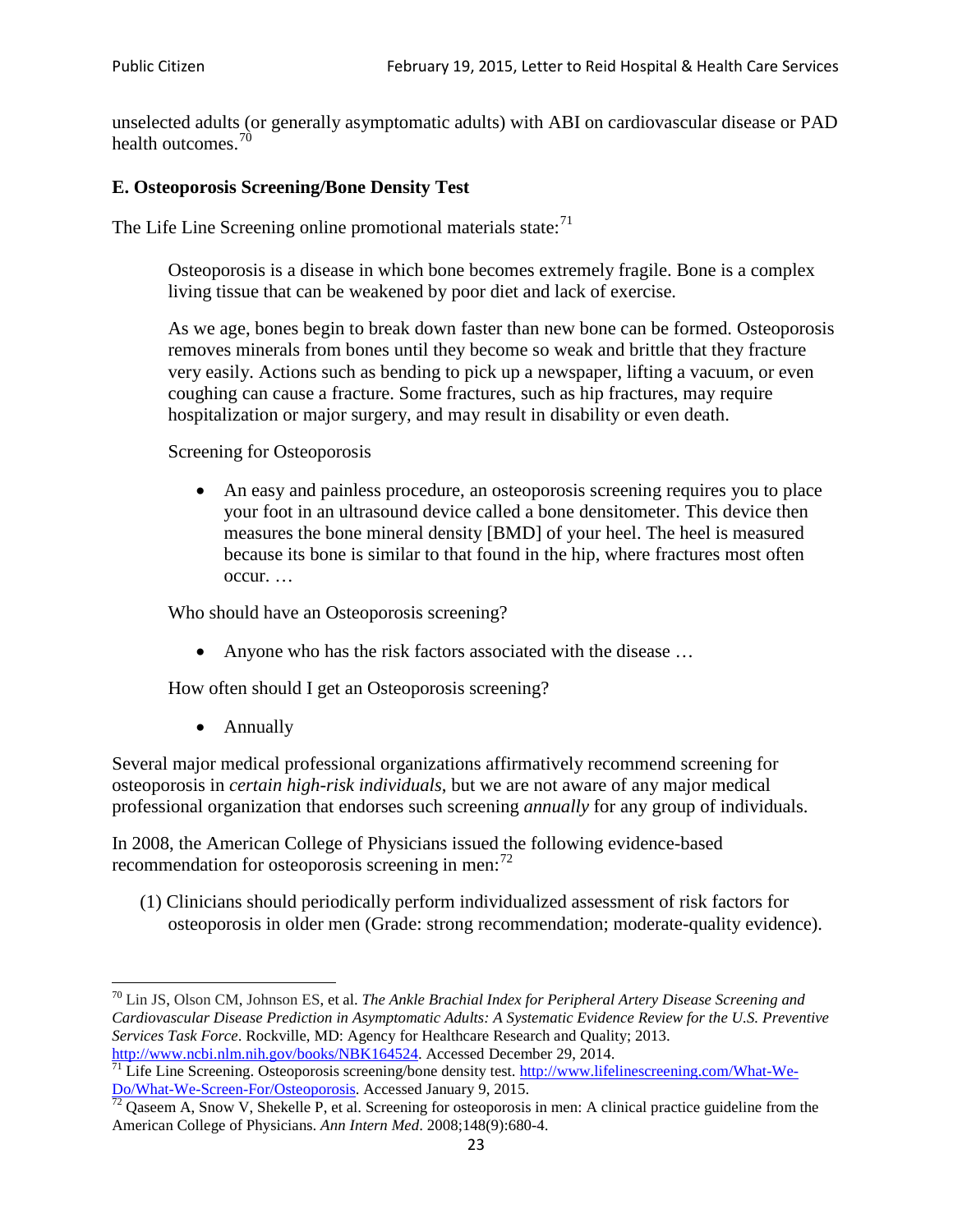A careful assessment of risk for osteoporosis in men is important. The appropriate age to start risk assessment is uncertain. However, by age 65 years, at least 6% of men have DXA [dual-energy X-ray absorptiometry]-determined osteoporosis, therefore, assessment of risk factors before this age is reasonable. Factors that increase the risk for osteoporosis in men include age (>70 years), low body weight (body mass index <20 to 25 kg/m2), weight loss  $\langle$  >10% [compared with the usual young or adult weight or weight loss in recent years]), physical inactivity (participates in no physical activities on a regular basis [walking, climbing stairs, carrying weights, housework, or gardening]), corticosteroid use, androgen deprivation therapy, and previous fragility fracture. Risk assessments should be updated periodically for men who choose not to be screened.

(2) Clinicians should obtain DXA for men who are at increased risk for osteoporosis and are candidates for drug therapy (Grade: strong recommendation; moderate-quality evidence).

Bone density measurement with DXA is the accepted reference standard for diagnosing osteoporosis in men. Men who are at increased risk for osteoporosis are candidates for DXA. Little evidence about alternatives to DXA exists. The 2 most studied methods are quantitative ultrasonography (usually of the calcaneus) and the OST [Osteoporosis Self-Assessment Tool]. Available evidence indicates that neither alternative is sufficiently sensitive or specific at predicting DXA-determined bone mass to be recommended as a substitute for DXA. Although 1 study has demonstrated a strong relationship between calcaneal ultrasonography and subsequent fracture, until treatment trials establish the effectiveness of therapy for osteoporosis diagnosed by ultrasonography rather than DXA, the role of ultrasonography in initiating therapy remains uncertain. No studies have evaluated the optimal intervals for repeated screening by using BMD measurement with DXA.

The evidence review showed that calcaneal ultrasonography predicts DXA-determined osteoporosis only modestly well. However, more important, it was a strong predictor of fracture in men. This may be because ultrasonography identifies other bone properties, such as bone quality, which may not be identified on DXA. Because treatment trials have not measured the effectiveness of therapy for osteoporosis diagnosed by ultrasonography rather than DXA, the role of ultrasonography in diagnosis remains uncertain.

In 2011, the USPSTF issued the following updated evidence-based recommendations for osteoporosis screening:<sup>[73](#page-23-0)</sup>

(1) A grade B recommendation for screening for osteoporosis in women aged 65 years or older and in younger women whose fracture risk is equal to or greater than that of a 65 year-old white woman who has no additional risk factors. In making this a grade B recommendation, the USPSTF offered the following rationale:

> No controlled studies have evaluated the effect of screening for osteoporosis on fracture rates or fracture-related morbidity or mortality.

<span id="page-23-0"></span><sup>&</sup>lt;sup>73</sup> U.S. Preventive Services Task Force. Screening for osteoporosis: U.S. Preventive Services Task Force recommendation statement. *Ann Intern Med*. 2011;154(5):356-364.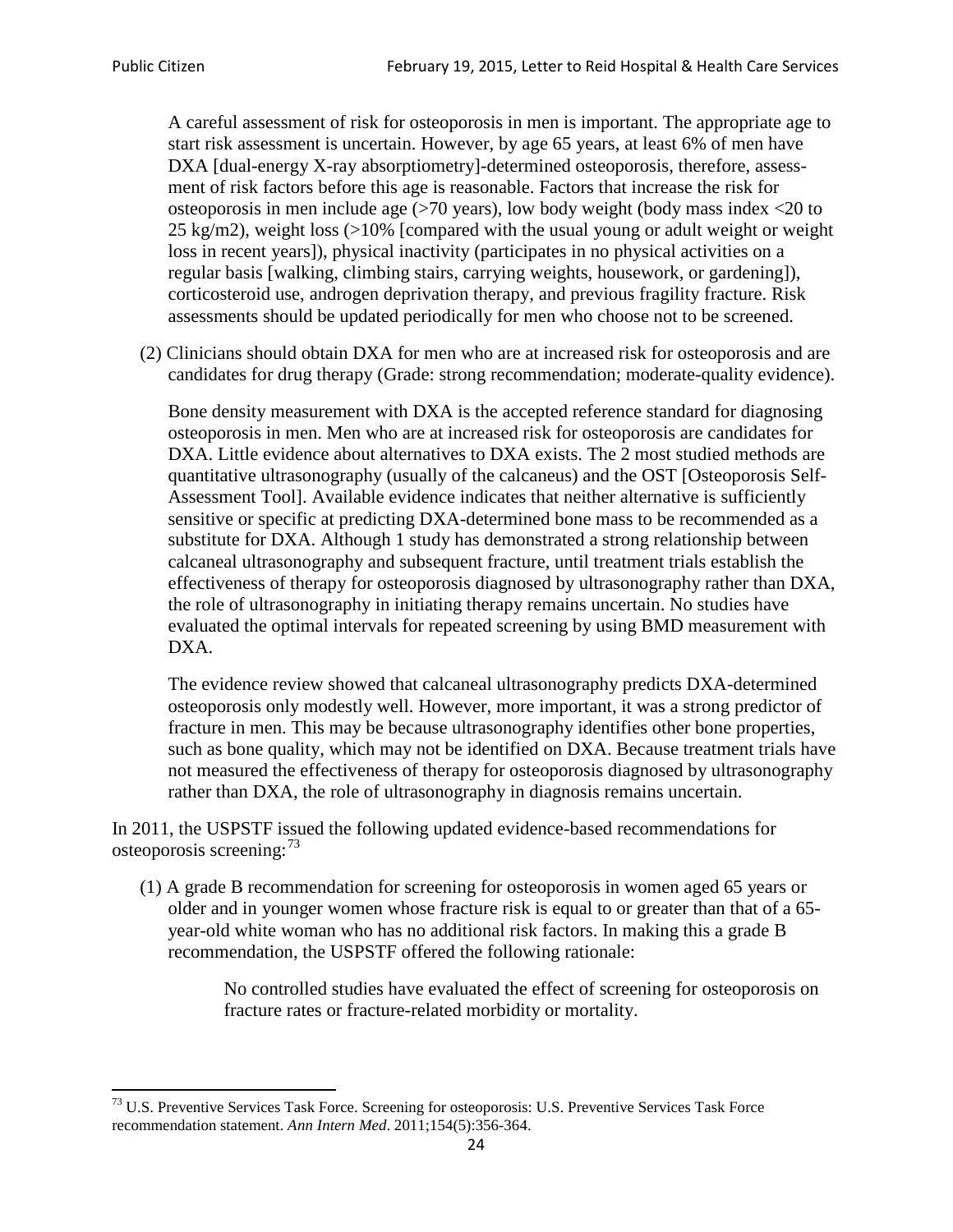In postmenopausal women who have no previous osteoporotic fractures, the USPSTF found convincing evidence that drug therapies reduce the risk for fractures. In women aged 65 years or older and in younger women whose fracture risk is equal to or greater than that of a 65-year-old white woman who has no additional risk factors, the USPSTF judged that the benefit of treating screeningdetected osteoporosis is at least moderate.

(2) An I statement concluding that the current evidence is insufficient to assess the balance of benefits and harms of screening for osteoporosis in men.

> Because of the lack of relevant studies, the USPSTF found inadequate evidence that drug therapies reduce the risk for fractures in men who have no previous osteoporotic fractures. The USPSTF identified the absence of randomized trials of primary fracture prevention in men who have osteoporosis as a critical gap in the evidence.

The USPSTF concludes that for men, evidence of the benefits of screening for osteoporosis is lacking and the balance of benefits and harms cannot be determined.

In discussing how often women should be screened for osteoporosis, the USPSTF noted the following: $74$ 

The potential value of rescreening women whose initial screening test did not detect osteoporosis is to improve fracture risk prediction. Evidence is lacking about optimal intervals for repeated screening and whether repeated screening is necessary in a woman with normal BMD. Because of limitations in the precision of testing, a minimum of 2 years may be needed to reliably measure a change in BMD; however, longer intervals may be necessary to improve fracture risk prediction. A prospective study of 4124 women aged 65 years or older found that neither repeated BMD measurement nor the change in BMD after 8 years was more predictive of subsequent fracture risk than the original measurement.

In 2012, the American College of Obstetricians and Gynecologists (ACOG) issued the following updated evidence-based recommendations on screening women for osteoporosis:<sup>[75](#page-24-1)</sup>

Bone density screening for women should begin at age 65 years. DXA absorptiometry screening can be used selectively for women younger than 65 years if they are postmenopausal and have other significant risk factors for osteoporosis or fracture.

Regarding how often women should be screened for osteoporosis, the ACOG recommended the following: $^{76}$  $^{76}$  $^{76}$ 

(1) In the absence of new risk factors, DXA screening should not be performed more frequently than every 2 years.

<span id="page-24-2"></span><span id="page-24-1"></span><span id="page-24-0"></span><sup>74</sup> *Ibid.* <sup>75</sup> American College of Obstetricians and Gynecologists. Osteoporosis. September 17, 2012. [http://www.guideline.gov/content.aspx?id=38413#Section420.](http://www.guideline.gov/content.aspx?id=38413#Section420) Accessed January 7, 2015.<br><sup>76</sup> *Ibid.*